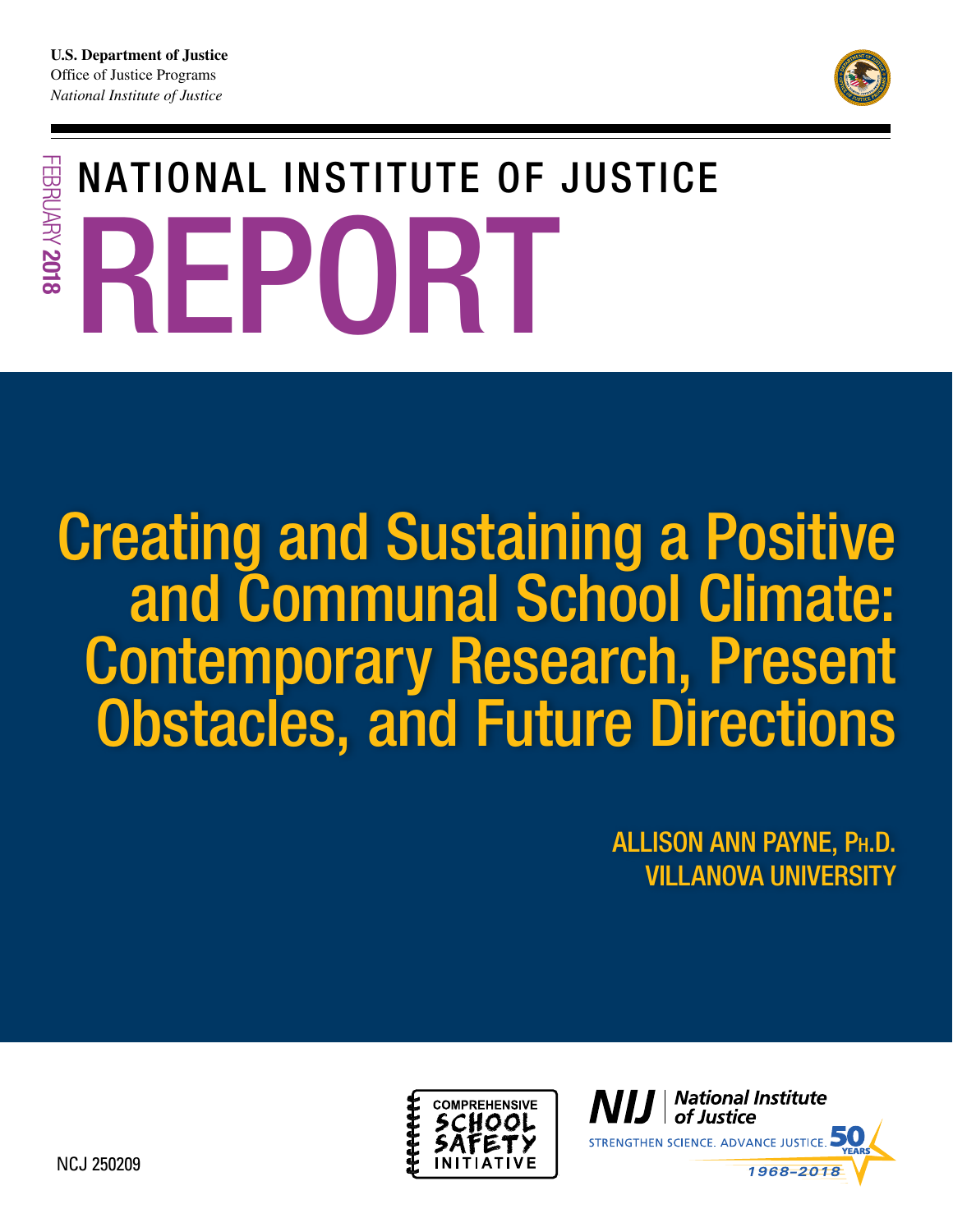# **NIJ's Comprehensive School Safety Initiative**

The Comprehensive School Safety Initiative (CSSI) is a research-focused initiative that brings together the nation's best minds to increase the safety of schools nationwide. The initiative was a response to disturbing, high-profile incidents of school violence. Schools are mostly safe places — but when violence does occur, it can have far-reaching ramifications. CSSI is an investment in developing knowledge about the root causes of school violence, developing strategies for increasing school safety, and rigorously evaluating innovative school safety strategies through pilot programs.

CSSI projects aim to:

- 1) Identify and understand the potential root causes and consequences of school violence and its impact on school safety.
- 2) Increase the safety of schools nationwide by developing a solid foundation of knowledge and best practices that can be sustainably implemented through individualized school safety programs, policies, and activities.
- 3) Help identify matters internal and external to the school that may result in harm to students, teachers, staff, and schools.
- 4) Implement programs, policies, and practices that improve school safety and climate, focus on the school environment, or enhance educational and other outcomes for students and schools.
- 5) Identify effective strategies to respond to and resolve safety issues faced by schools and students.
- 6) In collaboration with key partners from education, law enforcement, behavioral/mental health, and social work, develop and test a comprehensive framework for school safety.

The initiative is focused on K-12 public schools, including public charter schools. CSSI projects require close collaborations between educators, researchers, and other stakeholders in the school community to ask the right questions, prioritize challenges, identify solutions, collect data, and make sense of the findings.

Through projects funded under the CSSI, NIJ works to produce knowledge that can be applied to school safety across the nation and for years to come. For more detailed information on the initiative see [NIJ.ojp.gov](http://NIJ.ojp.gov)[,](http://NIJ.gov) keyword: CSSI.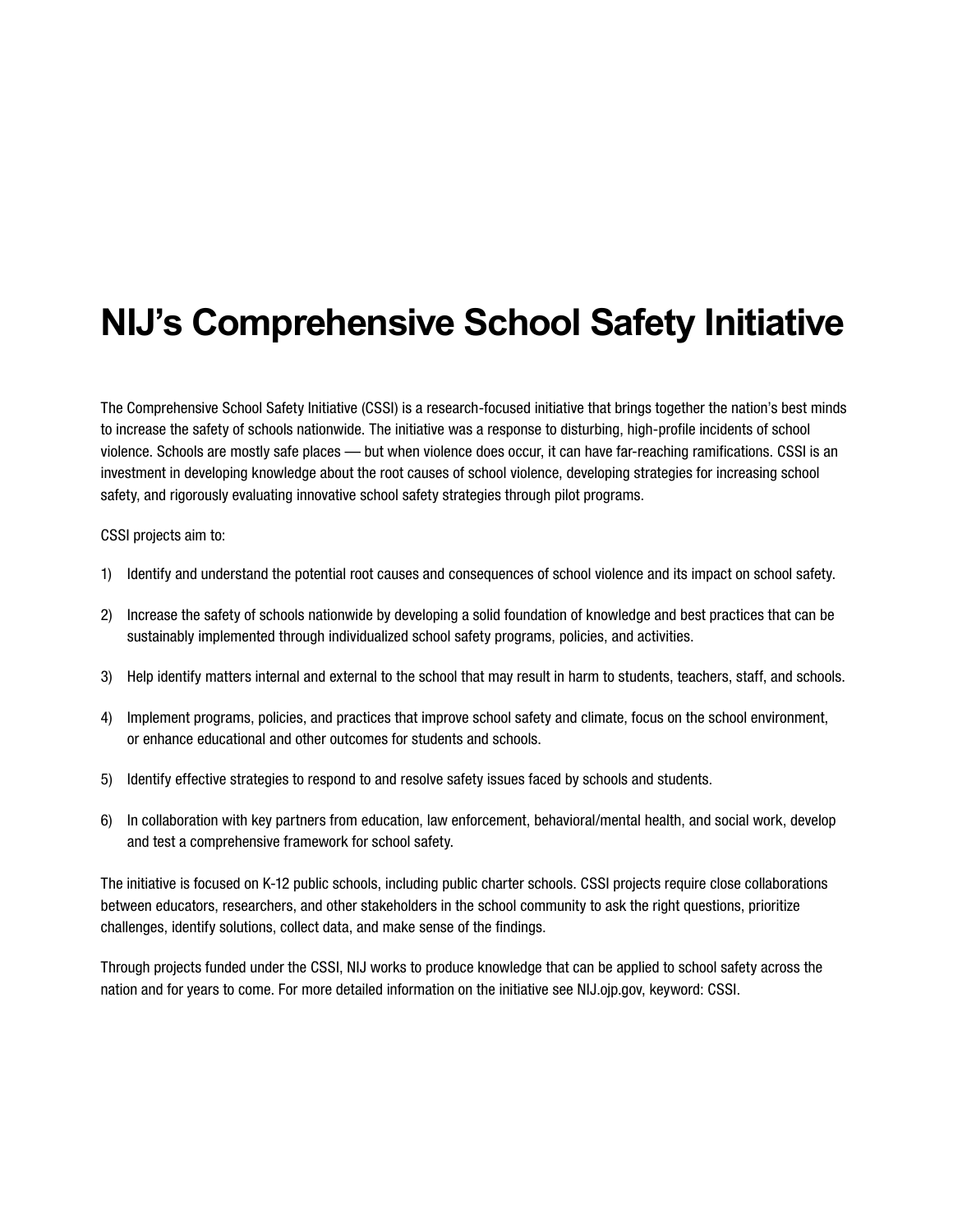U.S. Department of Justice Office of Justice Programs 810 Seventh St. N.W. Washington, DC 20531

#### David B. Muhlhausen, Ph.D.

Director, National Institute of Justice

This and other publications and products of the National Institute of Justice can be found at:

National Institute of Justice Strengthen Science • Advance Justice [NIJ.ojp.gov](https://NIJ.ojp.gov) 

#### Office of Justice Programs

Building Solutions • Supporting Communities • Advancing Justice [OJP.gov](https://www.ojp.gov) 

The National Institute of Justice is the research, development, and evaluation agency of the U.S. Department of Justice. NIJ's mission is to advance scientific research, development, and evaluation to enhance the administration of justice and public safety.

The National Institute of Justice is a component of the Office of Justice Programs, which also includes the Bureau of Justice Assistance; the Bureau of Justice Statistics; the Office for Victims of Crime; the Office of Juvenile Justice and Delinquency Prevention; and the Office of Sex Offender Sentencing, Monitoring, Apprehending, Registering, and Tracking.

Opinions or conclusions expressed in this paper are those of the authors and do not necessarily reflect the official position or policies of the U.S. Department of Justice.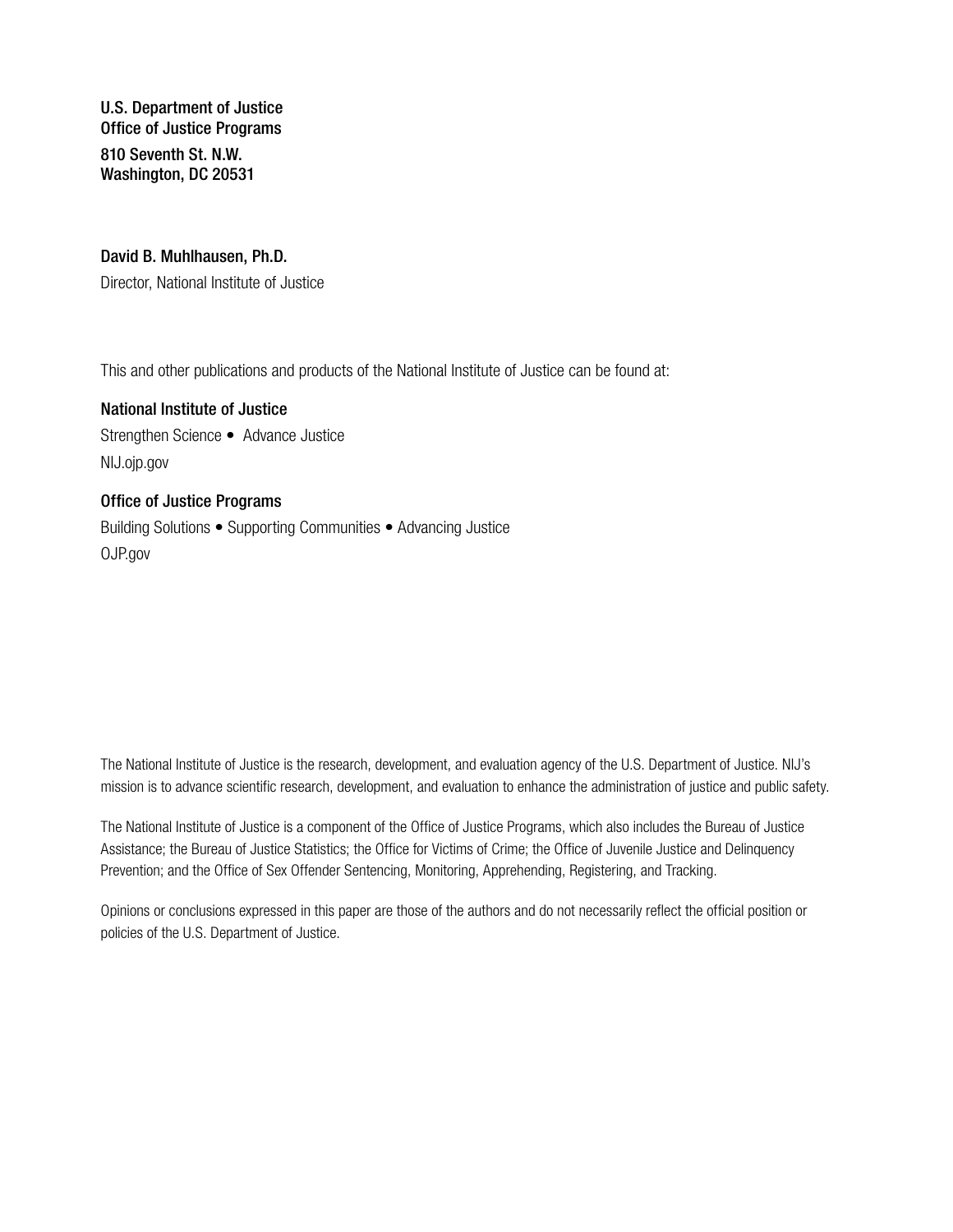### **Table of Contents**

| What Are the Outcomes Associated With School Climate?  12 |
|-----------------------------------------------------------|
|                                                           |
|                                                           |
|                                                           |
|                                                           |
|                                                           |
|                                                           |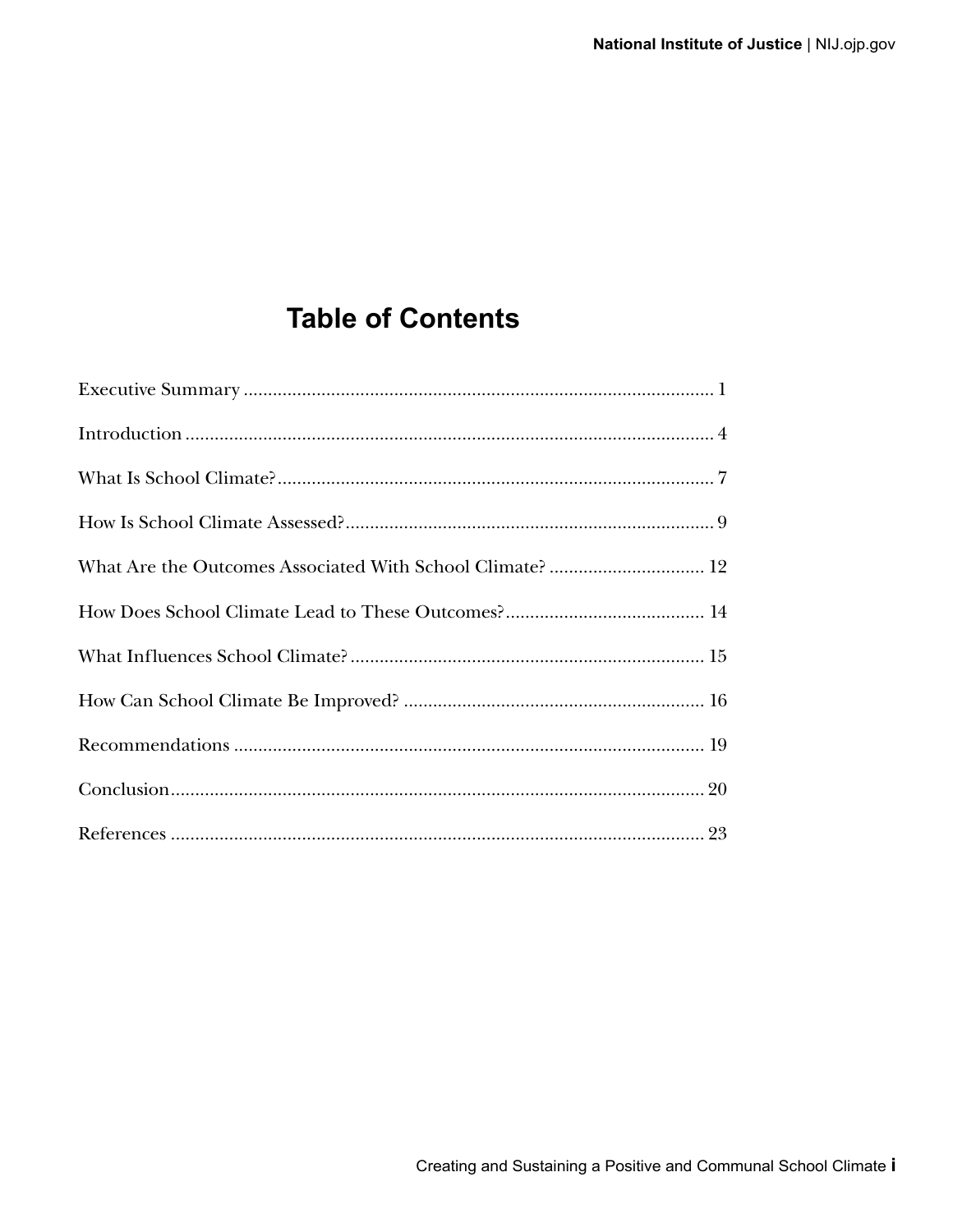# **Executive Summary**

Although school-related deaths, violent victimizations, and overall school crime have declined over the past two decades, crime and victimization in schools are still a cause for concern (Robers et al., 2015). As attention to school safety has increased over the past two decades, research has highlighted a variety of school-related factors shown to influence school disorder. Among these is school climate, the importance of which has been recognized for over a century (Perry, 1908; Dewey, 1916). Interest in school climate continues to grow, particularly as recent federal initiatives reflect increased recognition of the importance of school climate for positive youth development (U.S. Department of Education, 2010, 2014).

School climate has a clear impact on all members of the school community. Students in schools with a positive and communal climate demonstrate stronger academic achievement and engagement, better socio-emotional health, and lower levels of absenteeism, truancy, dropping out, and victimization (Cohen and Geier, 2010; Payne et al., 2003). They also display lower levels of substance use and aggression, are subjected to fewer suspensions and expulsions, and engage in fewer deviant and criminal acts (Payne, 2008; Thapa et al., 2013). Additionally, teachers in a school with a positive and communal climate experience higher levels of efficacy, morale, and satisfaction, and lower levels of absenteeism, turnover, and victimization (Cohen and Geier, 2010; Gottfredson et al., 2005; NSCC, 2007; Payne et al. 2003). It is clear that this type of school climate has great influence on the safety and success of a school and the behavioral and academic outcomes of its students.

Unfortunately, the benefits resulting from a positive and communal school climate have not been translated into effective educational practices. This "translation gap" — the gap between school climate research and policy — stems from several problems. One is the lack of an agreed-upon definition of school climate (NSCC, 2007). Researchers define school climate in countless ways and continue to debate the key components of a positive and communal school climate. While many focus on the relationships among school community members and the commonality of the school's goals, norms, and values, there is no consensus on a universal definition. Without a clear definition that fully articulates exactly what constitutes school climate, school leaders are left without a roadmap for school climate improvement, and the translation gap continues to widen.

A second matter that contributes to the gap between research and policy stems from this lack of a universal definition. Because there is disagreement on what constitutes school

Allison Ann Payne, Ph.D., is associate professor in the Department of Sociology & Criminal Justice at Villanova University and associate director of their University Honors Program.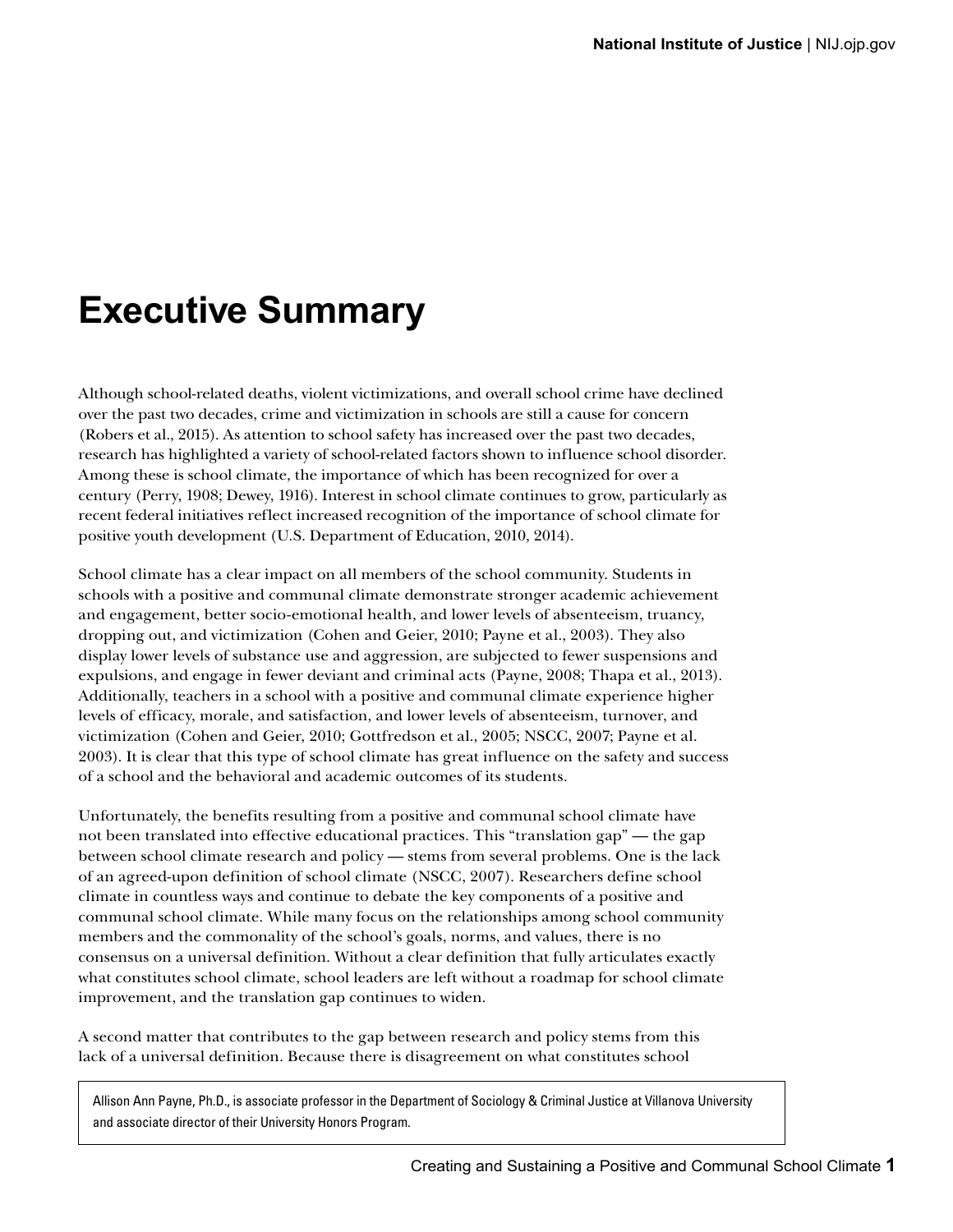climate, there is also disagreement on how it can best be assessed. This has led states, districts, and schools to use tools that have not been tested for reliability and validity or have come up short in this area, and that do not capture the comprehensive nature of school climate, either in terms of components or in terms of school community members (Cohen, 2013). It is imperative that school climate is assessed using reliable and valid instruments that capture all elements of school climate and recognize the voices of all school members. Results from such an assessment can provide useful and accurate data to inform the school improvement process.

Another area that has not been fully explored is the process that links school climate to its beneficial outcomes. Some have proposed that a positive and communal school climate leads to a greater sense of belonging, which, in turn, leads to more prosocial behaviors: Schools with such climates meet the needs of both teachers and students, who therefore become more attached to other school community members, more committed to the school's mission and goals, and more likely to internalize school norms and rules (Payne, 2008). This process is key for schools because students who are well integrated are not only more likely to have a positive learning experience but are also less likely to engage in deviance and crime. Although research has begun to document the relationship between positive and communal school climates and school bonding, more work is needed. Understanding the mechanisms that underlie this relationship is vital as school leaders work to develop successful school improvement plans.

A lack of school climate leadership also plays a role in the gap between school climate research and policy. Having strong and defined leadership roles at the state, district, and school levels is integral for school climate policies and practices to

be effectively developed and implemented (NSCC, 2007). In addition, many school climate improvement efforts are generally isolated within a narrower focus, such as student health or school safety, rather than holistically implemented into larger school-wide changes that include a focus on accountability, school community norms and beliefs, and other dimensions of school climate (NSCC, 2007).

It is abundantly clear that creating and sustaining a positive and communal school climate would lead to beneficial improvements in students' academic and behavioral success. By engaging in a school climate improvement process, education leaders at the state, district, and school levels can increase the safety and success of all members of the school community. To this end, the following policy and research recommendations are proposed:

#### *Recommendation One: Defining School*

*Climate.* Education researchers, policymakers, and leaders at all levels — federal, state, district, and school — should adopt a definition of school climate that focuses on relationships among school community members, the goals and norms of the school, and school member participation. A positive and communal school climate emphasizes trusting and supportive relationships among all members of the school community, a common set of goals and norms, and a sense of collaboration and involvement within the school community. This leads to a sense of safety and bonding and allows a focus on effective teaching and learning that, in turn, results in students' academic and behavioral success.

#### *Recommendation Two: Assessing School*

*Climate.* Education researchers, with support from policymakers, should develop measurement instruments that comprehensively assess the climate of a school by surveying all members of the school community — students, teachers, administrators, additional staff, parents, and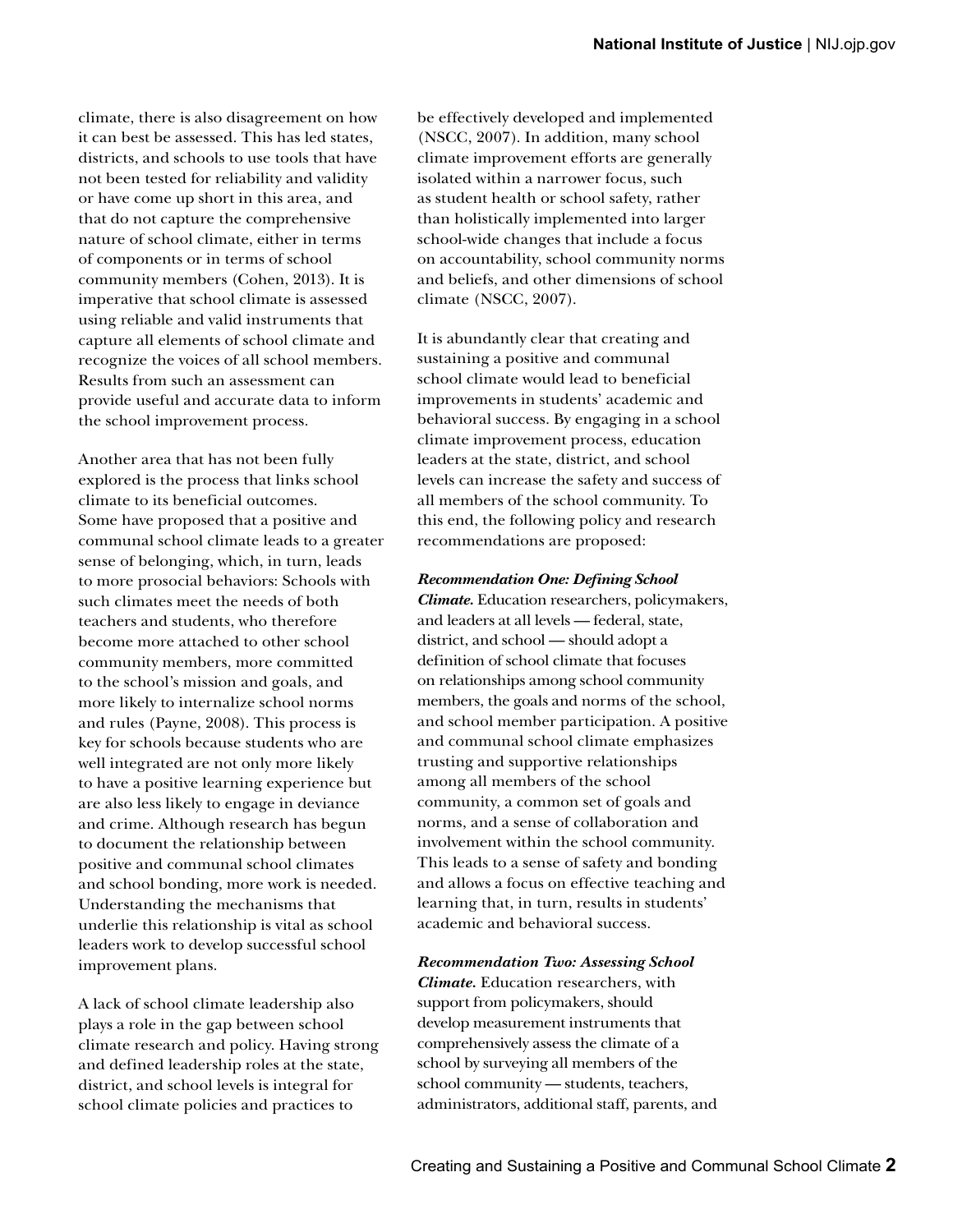members of the larger community — on all school climate dimensions, including relationships, norms and goals, and collaboration and involvement. Proper multilevel collection and analysis of data should be ensured by using measures of school climate that refer to school conditions external to the individual and measures of student bonding that refer to internal feelings and beliefs. The reliability and validity of all instruments should be certified by using previously tested measures from assessment tools such as the Comprehensive School Climate Inventory (CSCI; Cohen et al., 2009), the Effective School Battery (ESB; Gottfredson, 1999), and What About You (WAY; Gottfredson and Gottfredson, 1999). New measures that need to be developed to assess school climate elements or survey school community members and that are not included in previously tested measures should be pilot tested to ensure they are psychometrically sound.

*Recommendation Three: Exploring School Climate.* Researchers, with support from policymakers, should further explore the process leading from a positive and communal school climate to its beneficial outcomes, as well as the factors that influence the creation of such a climate. This should be done through the collection and analysis of data from a nationally representative sample of schools. This sample should include public, private, and parochial schools and should be stratified by location and level. All members of the school community should be surveyed. In addition, onsite observations should be conducted by researchers to gather data supplementary to the survey responses.

#### *Recommendation Four: Improving*

*School Climate.* Every district and school should create a climate team, comprising representatives from all school community groups, including students, teachers, administrators, additional staff, parents, and members of the greater community. These teams should be supported by strong and clearly defined climate leadership at the federal, state, district, and school levels. The school climate teams should engage in the following activities: (1) participation in professional development opportunities to learn about school climate research and best practices; (2) evaluation of state, district, and school policies in light of this research and their own school's goals; (3) regular assessment of the current school climate through surveys of all school community members; and (4) implementation of school climate improvement efforts at both the district and school levels that are incorporated into every facet of the school's function — curricular choices, extracurricular activities, rules and policies, and the school's goals and mission — and include every member of the school community. Further, these teams should use a data-driven decisionmaking process to guide the school climate improvement efforts.

Although the school climate improvement process is complex and will likely involve different considerations for each district and school, following the policy recommendations outlined above will go far to help schools create and sustain a positive and communal climate. Doing so will increase the safety and success of the nation's schools and the academic and behavioral success of the nation's youth.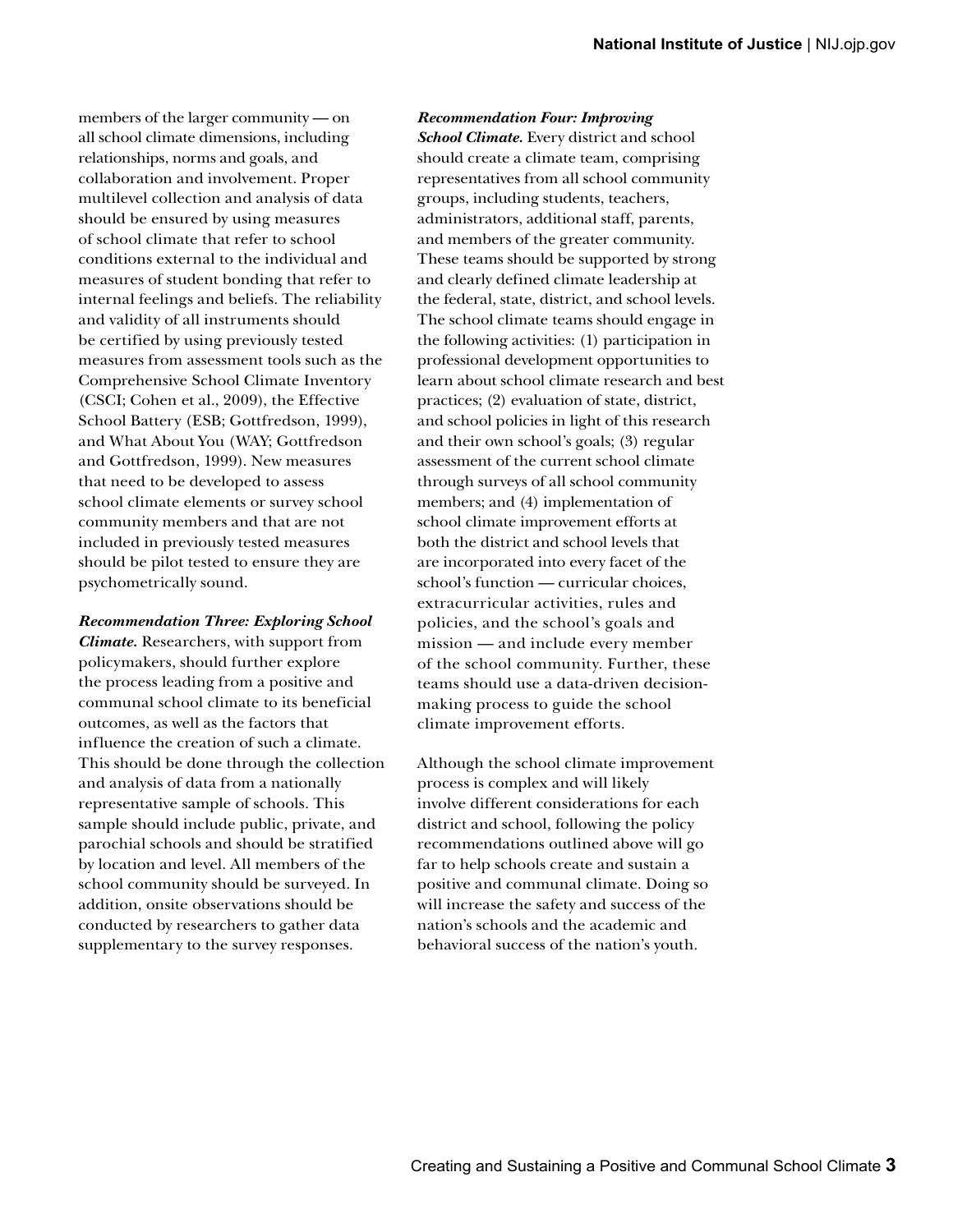# **Creating and Sustaining a Positive and Communal School Climate: Contemporary Research, Present Obstacles, and Future Directions**

### **Introduction**

Although school-related deaths, violent victimizations in school, and overall school crime have declined over the past two decades, delinquency and victimization rates in schools are still a cause for concern. In 2013, 37 per 1,000 students experienced violent victimizations at school, compared with 15 per 1,000 students away from school. During that same year, 7 percent of students reported being threatened or injured with a weapon such as a gun or knife at school, 5 percent of students reported carrying a weapon to school, and 8 percent of students reported being in a physical fight at school. In addition, 22 percent of students reported being bullied at school, with 33 percent of bullying victims reporting being bullied at least once or twice a month (Robers et al., 2015). Surveys of public school teachers and principals also indicate the continual presence of crime and disorder. Throughout the 2011-2012 school year, 10 percent of public school teachers reported being threatened with injury by a student and 6 percent reported actually being physically attacked by a student. During the 2009-2010 school year, 85 percent of public school principals recorded one or more crime incidents and 60 percent reported these incidents to the police. In terms of seriousness, 74 percent of public school principals recorded one or more violent incidents and 16 percent recorded one or more serious violent incidents. Throughout this same year, 44 percent of public school principals recorded one or more thefts and 23 percent reported that bullying occurred among students on a daily or weekly basis. In response to these incidents, 39 percent of public schools took at least one serious disciplinary action against a student; of these, 74 percent were suspensions, 20 percent were transfers, and 6 percent were removals with no services provided (Robers et al., 2015).

Aside from the obvious costs of school crime on personal injury and property damage and loss, school crime and disorder are costly because they reduce the ability of schools to carry out their educational mission. Teachers in disorderly schools spend a large proportion of their time coping with behavior problems rather than in academic instruction, resulting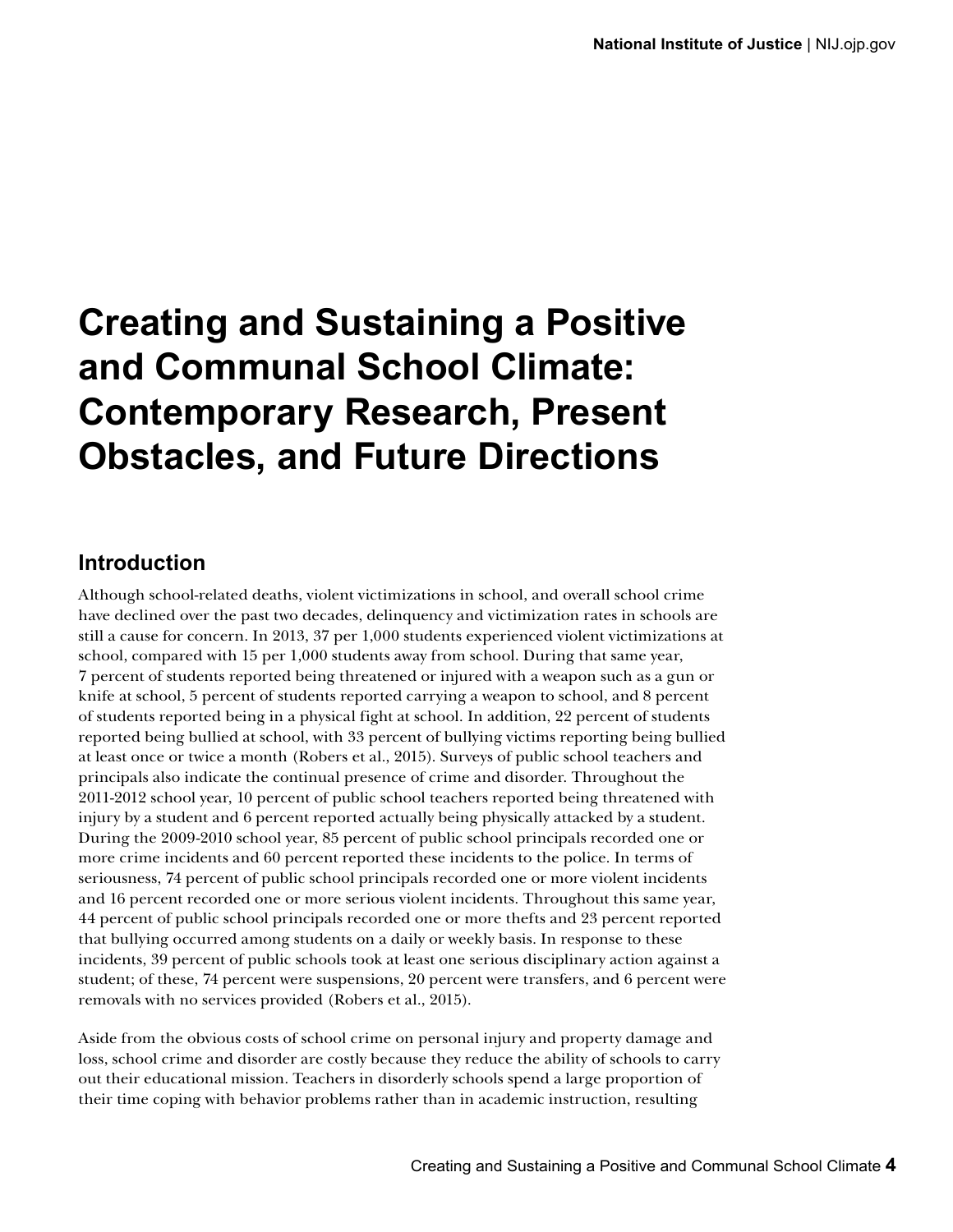in lower levels of student academic engagement, academic performance, and eventually graduation rates. Indeed, during the 2011-2012 school year, 38 percent of teachers agreed or strongly agreed that student misbehavior interfered with their ability to teach (Robers et al., 2015). Fear of victimization in schools also influences students' attendance, such that students are more likely to avoid school activities or places, or even school itself, due to fear of attack or harm (Hutzell and Payne, 2016).

As attention to school violence and safety has increased over the past two decades, research has highlighted a variety of school-related factors shown to influence school disorder. Among the factors that might be improved in efforts to reduce school crime and disorder is school climate, the importance of which has been recognized for over a century (Perry, 1908; Dewey, 1916). Systematic scientific study of school climate began in the 1950s, as organizational researchers investigated the effectiveness of different school practices and environments (Cohen and Geier, 2010). Recognition of schools as a primary agent of socialization grew; along with the family, schools provide an early introduction to and continual reminding of society's norms and values to children and adolescents (Eccles and Roeser, 2011).

Interest in school climate continues to increase, particularly as recent federal initiatives reflect growing recognition of the importance of school climate for positive youth development. In the foreword to a U.S. Department of Education (ED) report on school climate and discipline, former Secretary of Education Arne Duncan set forth three guiding principles for school improvement. The first of these was for schools to "take deliberate steps to create the positive school climates that can help prevent and change inappropriate behaviors" (U.S. ED, 2014, p. ii). In addition, ED has created a program

called Safe and Supportive Schools, which supports the development of statewide school climate assessment systems and the evaluation of school climate improvement processes. Schools that receive grants under the Successful, Safe, and Healthy Students Program — part of Safe and Supportive Schools — are required to use these funds to implement and maintain strategies created to improve school safety and promote students' physical and mental health and prosocial behavior, in part by ensuring a healthy and supportive school climate (U.S. ED, 2010). Similarly, ED's Safe and Drug-Free Schools Division examined how to use school climate as a data-driven concept and process to increase students' prosocial behavior and improve students' social and emotional health. As part of this focus, ED's Safe and Drug-Free Schools Division allocated more than \$155 million for the development of statewide school climate assessment and improvement systems to support schools in the creation and maintenance of positive and communal school climates (Cohen, 2013).

Different definitions of school climate abound, including the "inner workings of the school" (Ma et al., 2001, p. 256), "shared beliefs, values, and attitudes that shape interactions between the students, teachers, and administrators" in which "tacit rules delineate parameters of acceptable behavior and norms for the school" (Mitchell et al., 2010, p. 272), and "the quality and character of school life, including norms, values, and expectations that a school accepts and promotes" which "in turn, create an environment that dictates whether the staff, students and parents feel safe (emotionally, socially, physically), welcome and respected" (Aldridge and Ala'l, 2013, p. 47). The National School Climate Council (NSCC), a group of educational practice and policy leaders and researchers, defines school climate as "based on patterns of people's experiences of school life and reflects norms, goals, values, interpersonal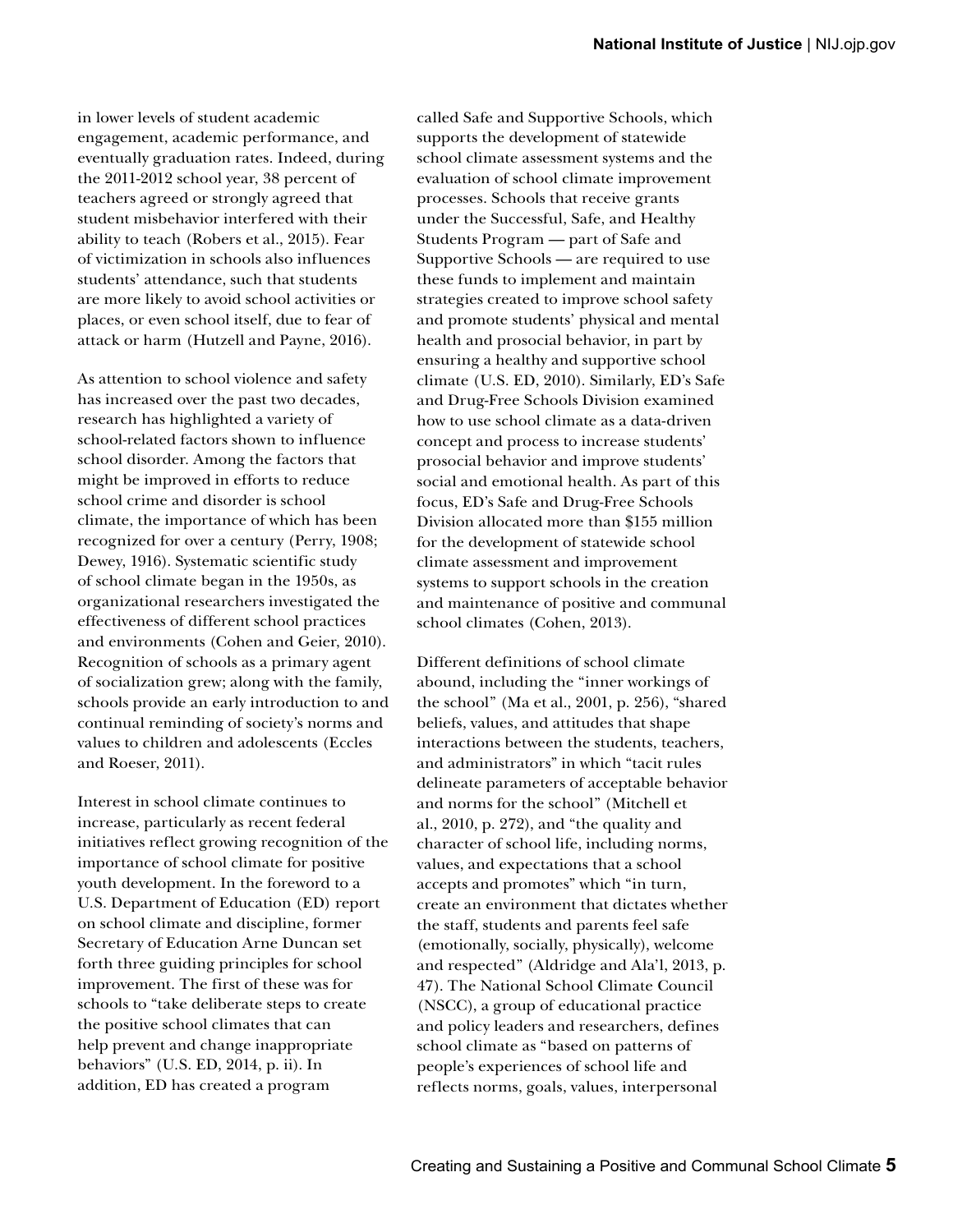relationships, teaching and learning practices, and organizational structures" (NSCC, 2007, p. 5).

Ultimately, school climate is a broad concept with many components, for example:

- The National School Climate Center details four essential areas of focus: Safety, Relationships, Teaching and Learning, and Institutional Environment (Cohen, 2013).
- The U.S. ED's Safe and Supportive Schools model presents three interrelated domains: Safety, Student Engagement, and School Environment (Bradshaw et al., 2014).

As with the overall definition, there is no consensus surrounding what elements are essential to defining, measuring, and improving school climate.

Although there is a lack of agreement, most definitions emphasize the importance of relationships among school community members as well as the importance of shared school goals, norms, and values. School climate experts agree that it is a group phenomenon reflecting the character of school life and patterns of school members' experiences. School climate can be thought of as the "sum of the experiences, norms, values, relationships, practices, and structures of a school" (Peguero and Bracy, 2014, p. 412). Importantly, collective action is a necessary component: A positive and communal school climate must be actively created and sustained by all members of the school community (NSCC, 2007).

Despite the lack of a universally agreedupon definition, research clearly demonstrates a relationship between school climate and a variety of outcomes. For instance, a common purpose and a set of shared values among school

members have been highlighted as an important element in obtaining high levels of student achievement and low levels of school disorder (Gottfredson, 2001). Furthermore, school environments that promote supportive relationships between teachers and students can protect those students from high-risk behavior (Gregory et al., 2012). In addition, a collaborative school culture, in which teachers share responsibility and commitment to the students and the school, is more effective for both student achievement and prosocial behavior than the individualistic culture that characterizes many schools (Payne et al., 2003).

In general, a positive and communal school climate demonstrates many beneficial outcomes for all members of the school community. Such schools have lower levels of school violence ( Johnson, 2009; Steffgen et al., 2013). Students in these schools demonstrate better socioemotional adjustment, stronger academic achievement, and lower levels of dropping out and absenteeism (Bear et al., 2015; Klein et al., 2012; Peguero and Bracy, 2014; Thapa et al., 2013). The students also engage in less substance use and delinquent behavior and experience less victimization and fewer suspensions and expulsions (Bear et al., 2015; Klein et al., 2012; Thapa et al., 2013). Ultimately, the climate of a school affects that school's ability to regulate its students' behaviors, such that school crime and disorder will be lower when the climate is "more socially cohesive and has a shared sense of values and beliefs" (Zaykowski and Gunter, 2012, p. 435).

Unfortunately, the benefits resulting from a positive and communal school climate have not been translated into effective educational processes. There is a large gap between the empirical research findings surrounding school climate and the policies and practices aimed at school improvement (Cohen et al., 2009). This "translation gap," the gap between research and practice,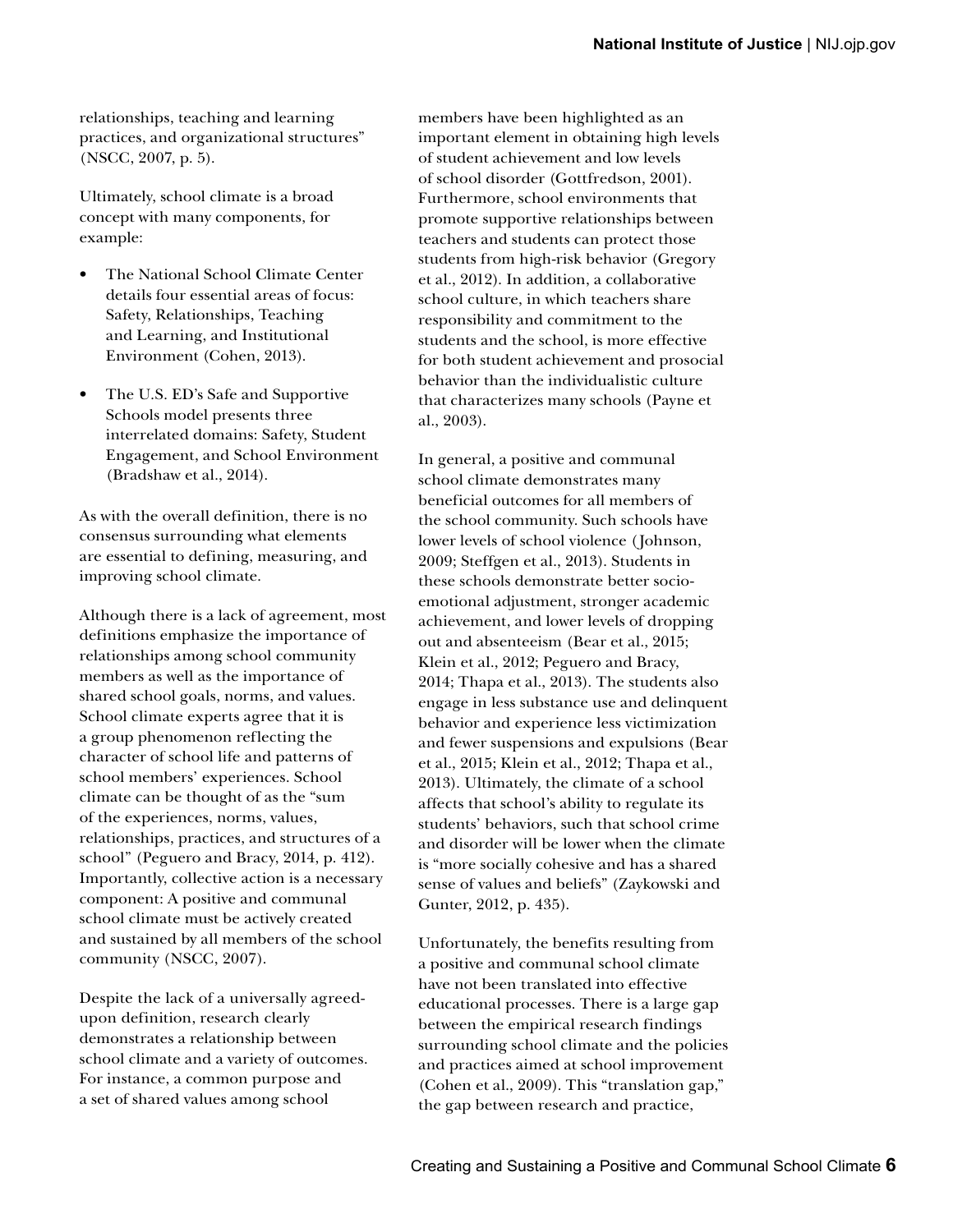stems from several problems. The first, as presented above, is the lack of consensus regarding the definition of school climate (NSCC, 2007). The second problem derives from disagreement on the definition of school climate and on how it can best be assessed. This, in turn, has lead states, schools, and districts to use instruments that have rarely been tested for reliability and validity or have come up short in these areas (Cohen, 2014; Ramelow et al., 2015). They have also used instruments that do not adequately measure the comprehensive nature of school climate, either in terms of its components or in terms of school community members (Cohen, 2013). Similarly, many states, districts, and schools have not established standards for linking empirical data to improvement plans (NSCC, 2007); thus, it is unclear whether any improvement efforts are based on research findings and recommendations. Finally, these school climate reform efforts are generally isolated, with a narrower focus on student health or school safety rather than holistically implementing school culture reforms as part of larger schoolwide changes, such as accountability policies, school community norms and beliefs, and other elements of school climate (NSCC, 2007). Indeed, a recent review of state education departments' school policies "revealed significant shortcomings in how [school] climate is defined, measured, and incorporated into policies" (Cohen et al., 2009, p. 187).

It is clear that school leaders are invested in creating and sustaining positive and communal school climates and that governmental support for school climate improvement continues to increase. Unfortunately, it is also clear that school leaders are unsure of what school climate improvement looks like on a day-to-day basis. Because of the lack of consensus on how to define and measure school climate, there is also a lack of knowledge surrounding policies and practices that effectively create, support, and sustain a positive and communal school climate

(Cohen, 2014). Additionally, there is a lack of knowledge regarding the link between a positive and communal school climate and the beneficial outcomes that result for students, teachers, and the entire school community (Payne et al., 2003; Payne, 2008).

This white paper will span and address these nuanced topics. The differing definitions of school climate will be presented and discussed first, followed by an examination of the problems surrounding the assessment of school climate. The beneficial outcomes associated with a positive and communal school climate will then be explored, as will the process through which these outcomes occur. School climate improvement issues will then be presented, and the report will conclude by offering specific school climate policy and research recommendations.

### **What Is School Climate?**

As presented in the introduction, research has demonstrated a translation gap between findings on the beneficial outcomes from a positive, communal school climate and the actual policies and practices implemented in schools. One major reason for this gap is the lack of a national consensus on what exactly constitutes school climate. Researchers define school climate in countless ways and continue to debate the key components of a positive and communal school climate. A recent scan of state ED school policies showed that the school climate policy statements of 36 states provided definitions that were lacking in specificity and purpose, likely due to the perplexingly large span of definitions that abound in empirical work (Cohen et al., 2009).

In a recent document on school climate and discipline, ED defined school climate as the "extent to which a school community creates and maintains a safe school campus; a supportive academic, disciplinary, and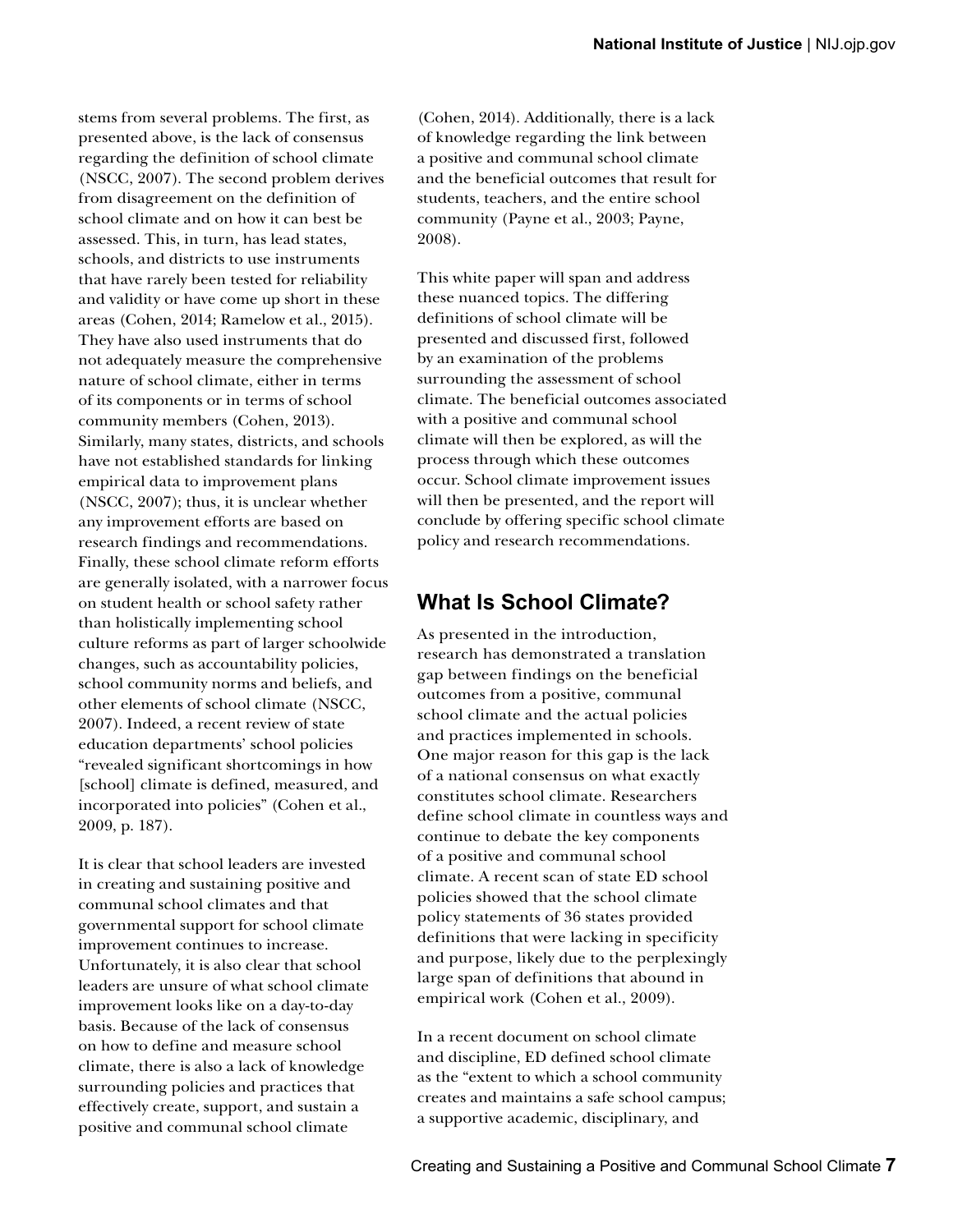physical environment; and respectful, trusting, and caring relationships throughout the school community" (U.S. ED, 2014, p. 5). The Centers for Disease Control and Prevention referred to a positive school climate as one with "caring and supportive interpersonal relationships; opportunities to participate in school activities and decision-making; and shared positive norms, goals, and values" (CDC, 2009, p. 7). Others have defined school climate as the "quality and character of school life [that] involves social, emotional, and academic experiences of students, family members, and school personnel," which "can be summarized as the collective beliefs, values, and attitudes that prevail at school" (Wang et al., 2014, p. 361) and "the quality and character of school life, including norms, values and expectations that a school accepts and promotes," which "in turn, create an environment that dictates whether the staff, students and parents feel safe (emotionally, socially, physically), welcome and respected" (Aldridge and Ala'l, 2013, p. 47).

Perhaps the most important element of school climate is the relationships between all members of the school community: "If there is a common thread to creating a positive school climate, it is the importance of relationships — student to student, teacher to student, teacher to family, administrator to staff, school to community. Perhaps it is simplistic to conclude that something as inherently comprehensive and complex as school climate boils down to such subjective considerations as people and relationships, but that may be closest to the truth" (Noonan, 2004, p. 56). After a decades-long study of Chicago schools, Bryk and colleagues (2010) concluded that trusting relationships are the "glue" that binds together an effective school climate. Thus, supportive and collaborative relationships are an essential part of a positive and communal school climate and lead to many beneficial academic and behavioral outcomes.

In addition to relationships, many of the definitions make reference to the values, beliefs, and norms of a school community, which shape and are shaped by the nature of relationships and interactions in the school. Interactions among all members of the school community "set the parameters of acceptable behavior and norms for the school" (Koth et al., 2008, p. 96). Thus, school climate can be viewed as a "product of social interactions among students and teachers, [that] is influenced by educational and social values, and has been shown to relate to social situations within classrooms and to school as a whole" (Mitchell and Bradshaw, 2013, p. 600).

Some researchers have provided more in-depth discussion regarding what constitutes school climate. The National School Climate Council (NSCC, 2007, p. 4), composed of researchers working to narrow the translation gap between research and policy, states:

School climate is based on patterns of people's experiences of school life and reflects norms, goals, values, interpersonal relationships, teaching and learning practices, and organizational structures.

A sustainable, positive school climate fosters youth development and learning necessary for a productive, contributive, and satisfying life in a democratic society. This climate includes norms, values, and expectations that support people feeling socially, emotionally, and physically safe. People are engaged and respected. Students, families, and educators work together to develop, live, and contribute to a shared school vision. Educators model and nurture an attitude that emphasizes the benefits of, and satisfaction from, learning. Each person contributes to the operations of the school as well as the care of the physical environment.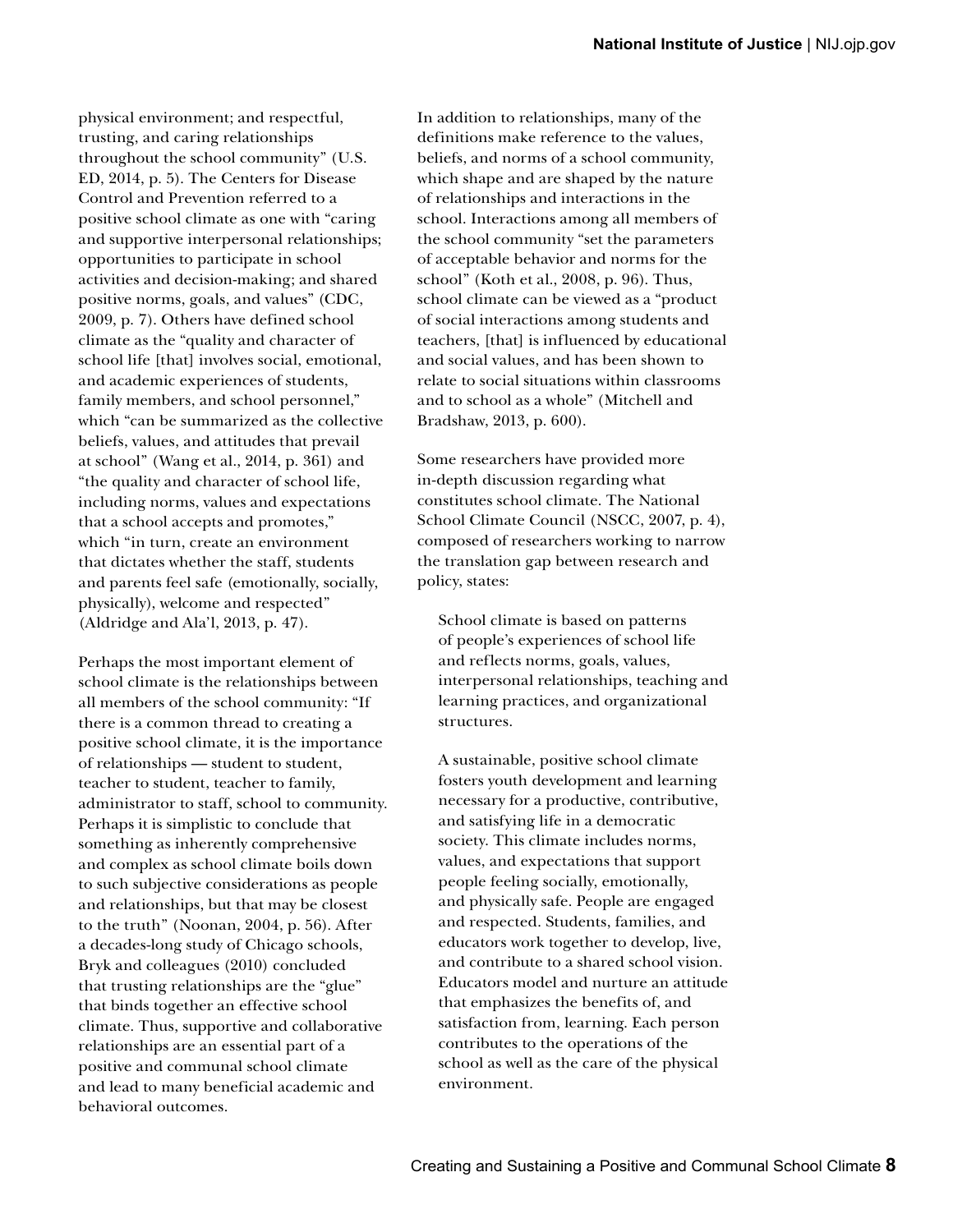The NSCC continues by identifying what they consider to be the four essential spheres of focus: safety, relationships, teaching and learning, and the institutional environment (Cohen and Geier, 2010). Safety refers to the rules and norms of the school, and concerns physical as well as socio-emotional safety. The focus on relationships covers respect for diversity as well as student and adult social support. Teaching and learning refers to social, emotional, and civic learning, support for learning, and the professional relationships found in the school. Finally, the institutional environment deals with the actual physical surroundings.

Others present a narrower definition, however, arguing that perceptions of safety and the culture surrounding teaching and learning are factors associated with school climate rather than components of school climate. Payne and colleagues (2003, 2008) define a positive and communal school climate as one with supportive relationships among all school community members, a common set of goals and norms, and a sense of collaboration and involvement. Such a climate has a strong sense of community, in which members care about and support one another; these members actively contribute to the school and feel personally committed to its mission, goals, and norms. This, in turn, leads to more positive perceptions of safety and a stronger focus on teaching and learning by all school community members, which then allows for greater student academic and behavioral success.

Thus, it appears that the main reason there is no consensus regarding what school climate entails is a disagreement on the breadth of the definition. Virtually all scholars agree that school climate includes the quality of relationships among school community members and the degree to which a sense of common school norms and values exists. However, while some scholars additionally include safety, teaching and

learning, and the physical environment as elements of school climate (Cohen and Geier, 2010), others argue that these constructs are, in fact, separate factors that both influence and are influenced by school climate (Payne, 2008). This difference must be reconciled before the field can coalesce around a common definition.

Although there is no agreed-upon definition, most consider school climate to be a "group phenomenon that is larger than any one person's experience" (Cohen et al., 2009, p. 182). It is the totality of all school community members' experiences and incorporates the relationships in the school and the goals, norms, and values of the school community. This understanding, however, is not enough. Without clear definitions that fully articulate exactly what constitutes school climate, and what are the important elements to consider, school leaders are left without a roadmap for school climate improvement, and the translation gap continues to widen.

#### **How Is School Climate Assessed?**

Another concern that contributes to the translation gap between school climate research and policy stems from this lack of a universal definition: Because there is disagreement on what exactly constitutes school climate, there is also disagreement on how best to measure it. This, in turn, has caused school leaders to make "poor choices in terms of school climate measurement at the state level" (NSCC, 2007, p. 7), including creating their own assessment tools that suffer from severe limitations. There is a strong need for sound and comprehensive measurement of school climate in order to inform the choices made by school leadership. Unfortunately, the current state of school climate assessment is lacking. Now that a series of recent federal initiatives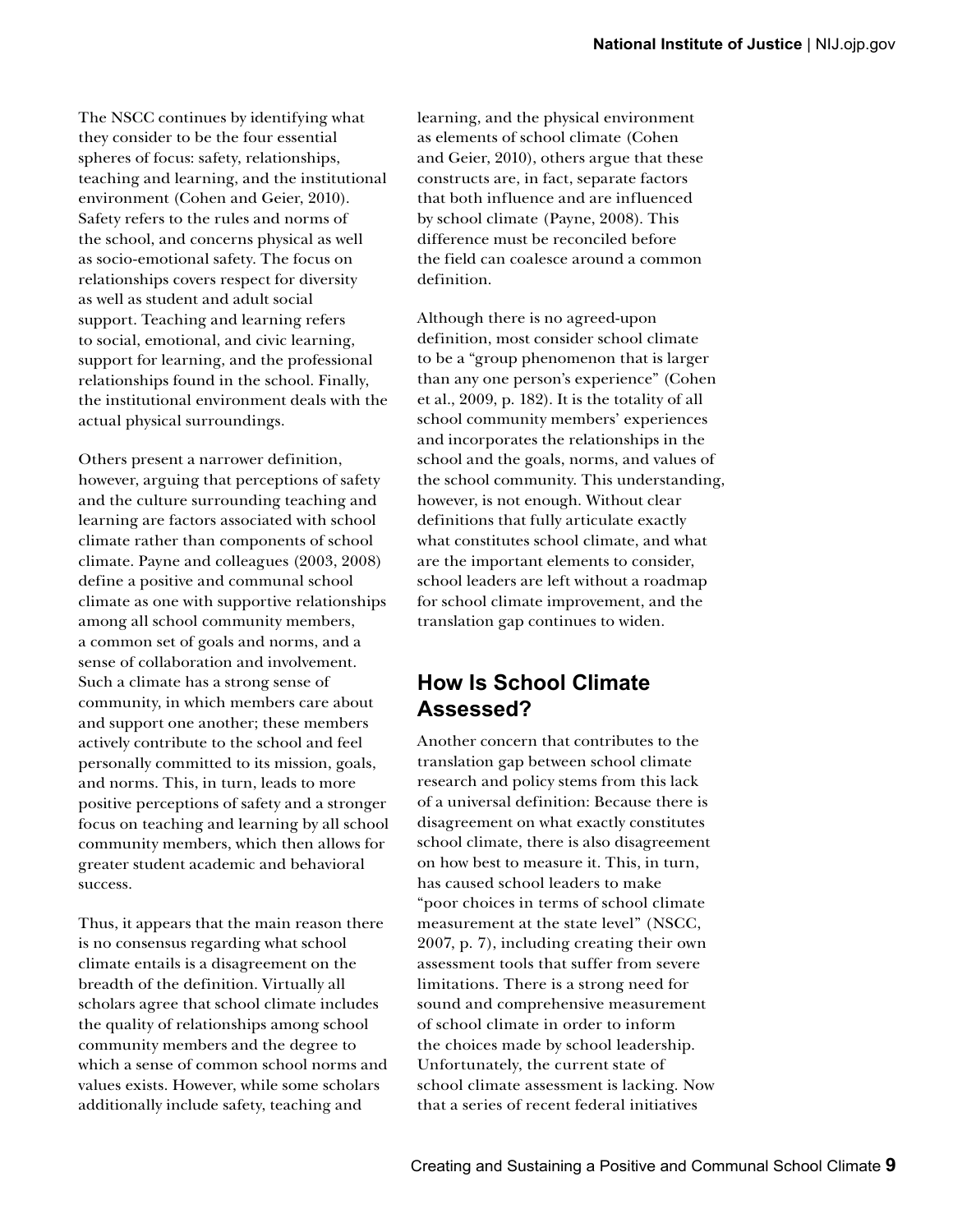recognizes the importance of school climate and, further, calls for proper needs assessment data as a guide for school climate improvement (U.S. ED, 2010), these limitations must be addressed.

An important aspect of solid needs assessment is the use of psychometrically sound measurement tools. This requires that a measurement instrument be high in both reliability (i.e., the extent to which the instrument produces similar results when used repeatedly) and validity (i.e., the extent to which an instrument measures what it is intended to measure). Many of the surveys used to measure school climate have not been tested for these qualities. Further, those that have been tested for reliability and validity have frequently come up short (Cohen, 2014; Ramelow et al., 2015). Indeed, a recent study concluded that only three of 102 school climate measures met the American Psychological Association's reliability and validity standards (Cohen, 2013). In addition, even when reliable and valid measurement tools are available, many schools use homemade surveys because other instruments are too long or too costly (Bear et al., 2015). Unfortunately, using unreliable and invalid tools can lead to inaccurate and useless information, waste time and money, and ultimately harm the school improvement process.

In addition to being psychometrically unsound, school climate assessments often do not include the many different members who make up the school community: students, teachers, administrators, and additional staff — such as guidance counselors, administrative assistants, and custodians — along with parents and members of the greater community (Bear et al., 2015). The lack of a comprehensive survey of all school community members is problematic for two reasons. First, there is not always consensus about the nature of a school's climate; that is, discrepant perceptions of school climate do occur between groups in a school.

For instance, teachers and students can have different perceptions of the school climate, depending on characteristics of the individual, the classroom, and the school (Mitchell et al., 2010, Mitchell and Bradshaw, 2013). Others suggest that parent perceptions of school climate are also important to consider (Bear et al., 2015). A second problem with the lack of a comprehensive assessment occurs if studies rely on data from only one group of respondents; that is, if a study's measures of both school climate and potential outcomes are obtained by surveying only students or only teachers. This may cause the assessment to suffer from shared method variance, in which the relationship between these measures is inflated simply as a result of coming from the same respondent (Klein et al., 2012). Thus, it is important for data to be collected from different sources — from all members of the school community — to ensure that a variety of perspectives is attained, allowing for a comprehensive assessment to be conducted.

Similarly, the majority of instruments neither accurately account for nor comprehensively assess the multidimensional nature of school climate (Bear et al., 2015; Ramelow et al., 2015). As discussed previously, researchers have suggested multiple elements of school climate, including relationships, rules and norms, and physical surroundings. However, few instruments assess more than one of these components at a time, let alone all of them (Klein et al., 2012). Most surveys focus on one specific element, such as relationships or rules and norms, despite clear evidence that school climate is multifaceted. As with the inclusion of all school members in the assessment, it is important to include all components of school climate as well. Failing to do so will result in inaccurate results that ignore the holistic nature of the school climate concept.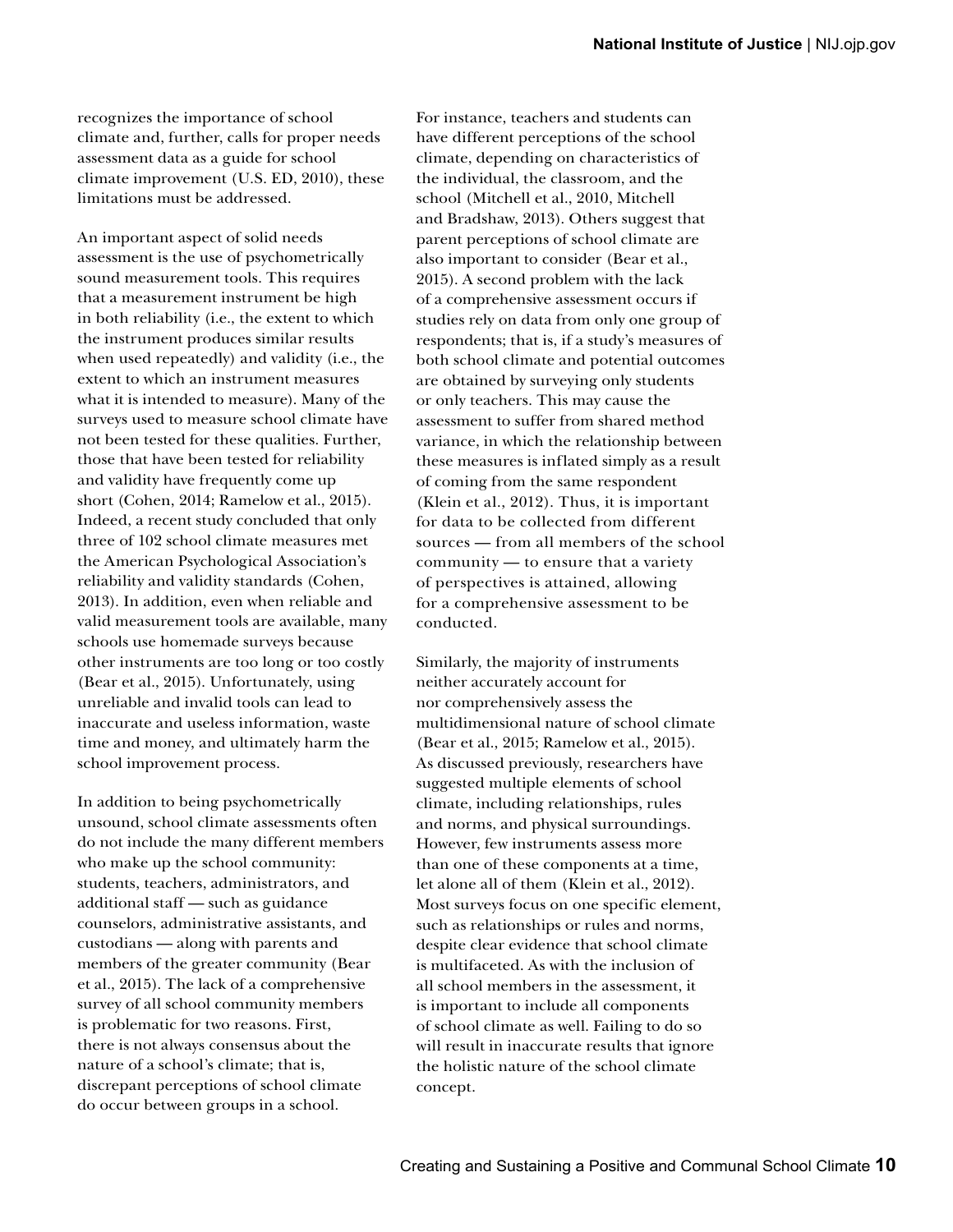Many school climate assessments also fall short when they fail to measure school climate at the appropriate level of analysis or fail to recognize the multilevel nature of the school itself. Because school climate is a group phenomenon that encompasses the character of the overall school community, it should be measured and analyzed at the school level (Payne et al., 2003). Unfortunately, many studies assess school climate at the individual level (Wang et al., 2014). Indeed, given that many of the benefits resulting from a positive and communal school climate are individuallevel outcomes, such as student academic achievement or delinquent behavior, school climate should ideally be studied in a multilevel hierarchical framework. This would allow assessments to take into account characteristics of the individual, classroom, and school as a whole (Payne, 2008; Ramelow et al., 2015). Unfortunately, most evaluations do not do this.

Finally, most assessments of school climate do not take into account its dynamic nature. School climate is not a static condition but, rather, it changes over time (Thapa et al., 2013). Further, as the nature of the school climate shifts, so too do the associated outcomes (Wang and Dishion, 2011). It is important that future work examine the dynamic nature of school climate, as this could be helpful when focusing on the school improvement process.

 2013). Helpfully, the report generated from Despite these problems, there are a few measures that have been developed in a psychometrically sound way and that comprehensively assess school climate. Perhaps the best of these is the Comprehensive School Climate Inventory (CSCI), which surveys students, parents, and school staff about the four dimensions of school climate put forth by the NSCC: safety, teaching and learning, relationships, and the institutional environment (Wang et al., this instrument provides recommendations

and research-based guidelines that portray a clear path to school climate improvement (Cohen et al., 2009). In addition, ED has just released its own assessment tool (ED School Climate Survey), which measures three domains of school climate: engagement (cultural and linguistic competence, relationships, and school participation), safety (emotional safety, physical safety, bullying/cyberbullying, substance abuse, and emergency readiness/ management), and environment (physical environment, instructional environment, physical health, mental health, and discipline).

This instrument is on the Safe Supportive Learning website at [http://](http://safesupportivelearning.ed.gov/edscls) [safesupportivelearning.ed.gov/edscls](http://safesupportivelearning.ed.gov/edscls).

It is important to also acknowledge that other ways of measuring school climate exist. These include observations and walk-throughs, audits and checklists, and official data such as academic grades and disciplinary records. Although these strategies have both advantages and disadvantages, they would aid in the creation of a holistic picture of school climate. Thus, using many methods to assess school climate would be the best approach (Kohl et al., 2013).

As discussed, ED's Safe and Supportive Schools program funds the development of statewide school climate assessment systems and the evaluation of school climate improvement processes (U.S. ED, 2010). Given this and other recent federal initiatives, it is imperative that school climate is assessed using reliable and valid instruments that capture all dimensions of school climate and that recognize the voices of all school community members. Results from such an assessment can provide useful and accurate data to inform the school improvement process, which is the ultimate goal.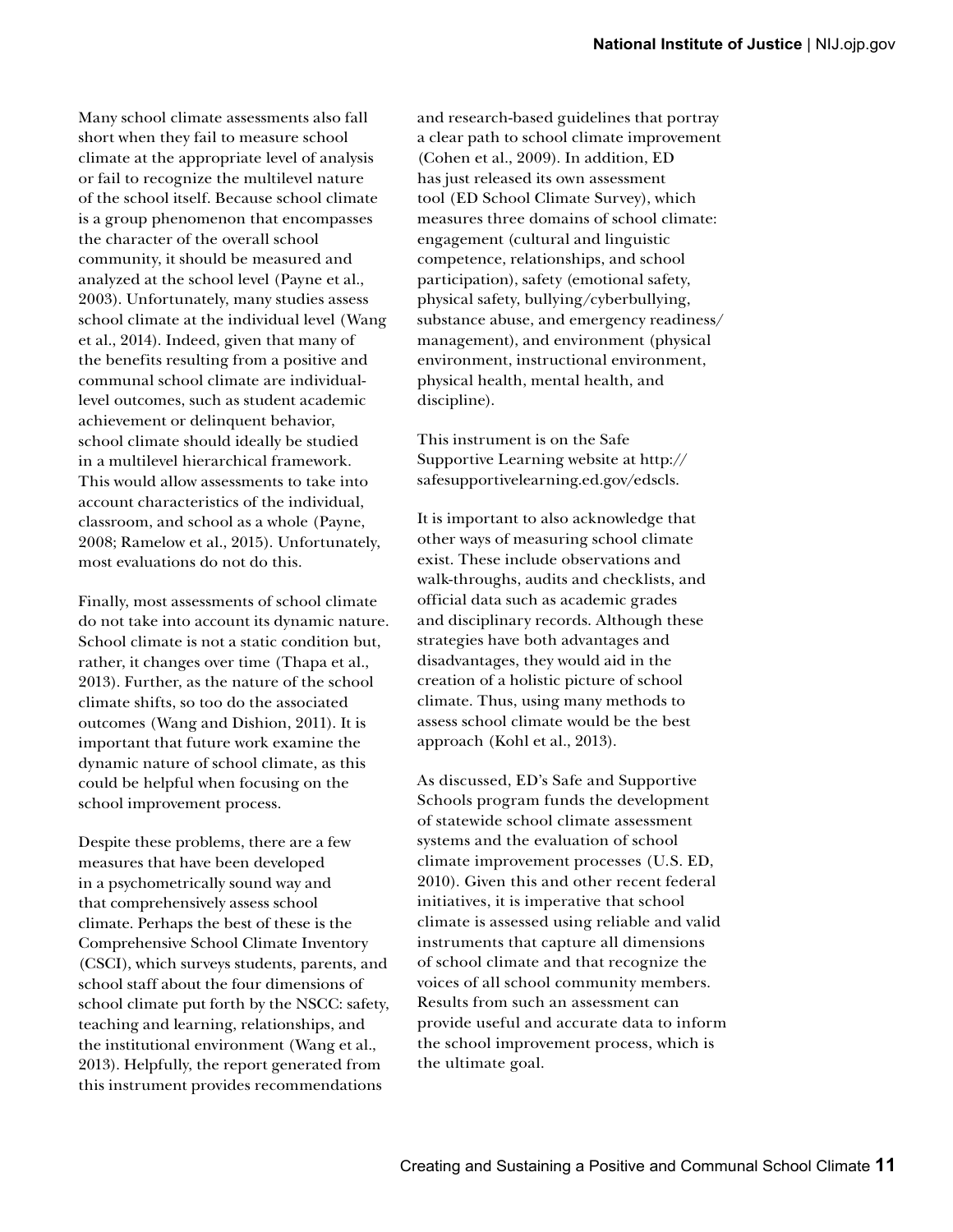### **What Are the Outcomes Associated With School Climate?**

Despite the lack of a universally agreedupon definition, research clearly demonstrates a beneficial relationship between school climate and a variety of outcomes. Unequivocally, the social relations in a school, the cultural system of values and norms, the management structure, and the interactions among school community members all have great influence on the success of a school. A strong body of work has examined the impact that the different elements of a positive and communal school climate have on a variety of outcomes. The majority of this research is of relatively high methodological quality, particularly with regard to the size and representativeness of samples and the analyses performed; the clearest weaknesses of some of this work are those surrounding school climate assessment, as discussed in the previous section.

One essential element is the supportive relationships between teachers and students, which can lead to many educational benefits for those students, including higher academic achievement, school engagement, and graduation rates, along with decreased truancy and dropping out (Aldridge and Ala'l, 2013; Barile et al., 2012; Cohen and Geier, 2010; Gregory et al., 2012; Hopson and Lee, 2011; McCoy et al., 2013; Peguero and Bracy, 2014). These trusting and supportive relationships can also protect students from high-risk behavior: Students who have healthy and respectful relationships with their teachers display fewer problem behaviors, fewer bullying behaviors, lower levels of victimization, less frequent fighting with other students, and decreased engagement in violent behaviors (Aldridge and Ala'l, 2013; Cohen and Geier, 2010; Gregory et al., 2012; Hopson and Lee, 2011; Johnson, 2009; Peguero and Bracy, 2014; Wang

and Dishion, 2011). Clearly, positive relationships between teachers and students are essential to students' academic and behavioral success.

Supportive and cooperative relationships within the student body and among the faculty are also integral. When there are cohesive and trusting relationships between students, those students display better socio-emotional health and experience lower incidents of problem behaviors and victimization (Aldridge and Ala'l, 2013; Sapouna, 2009; Wang and Dishion, 2011). In addition, a collaborative faculty culture, in which teachers share responsibility and commitment to the students and the school, leads to higher levels of student achievement and prosocial behavior ( Johnson, 2009). Thus, beyond the importance of healthy student-teacher relationships, establishing and sustaining supportive relationships among the students and within the faculty is a critical element of a positive and communal school climate.

Other vital components of school climate are the rules and norms of the school. Clear rules, fair rule enforcement, a common purpose, and a set of shared values among school members have all been highlighted as important elements in obtaining low levels of school disorder (Aldridge and Ala'l, 2013; Gottfredson, 2001). The communication of clear behavioral norms in a school — that is, a clear picture of what types of behavior are acceptable and expected and what types of behavior are not — is associated with lower rates of victimization and violence ( Johnson, 2009). In addition, when adults in the school seek student input in the development of rules and policies, students in that school display fewer risky behaviors, including substance use and violence (Hopson and Lee, 2011). When students are clearly aware of these rules and believe that they are fairly enforced, schools have fewer instances of truancy and dropping out, lower suspension rates, and lower levels of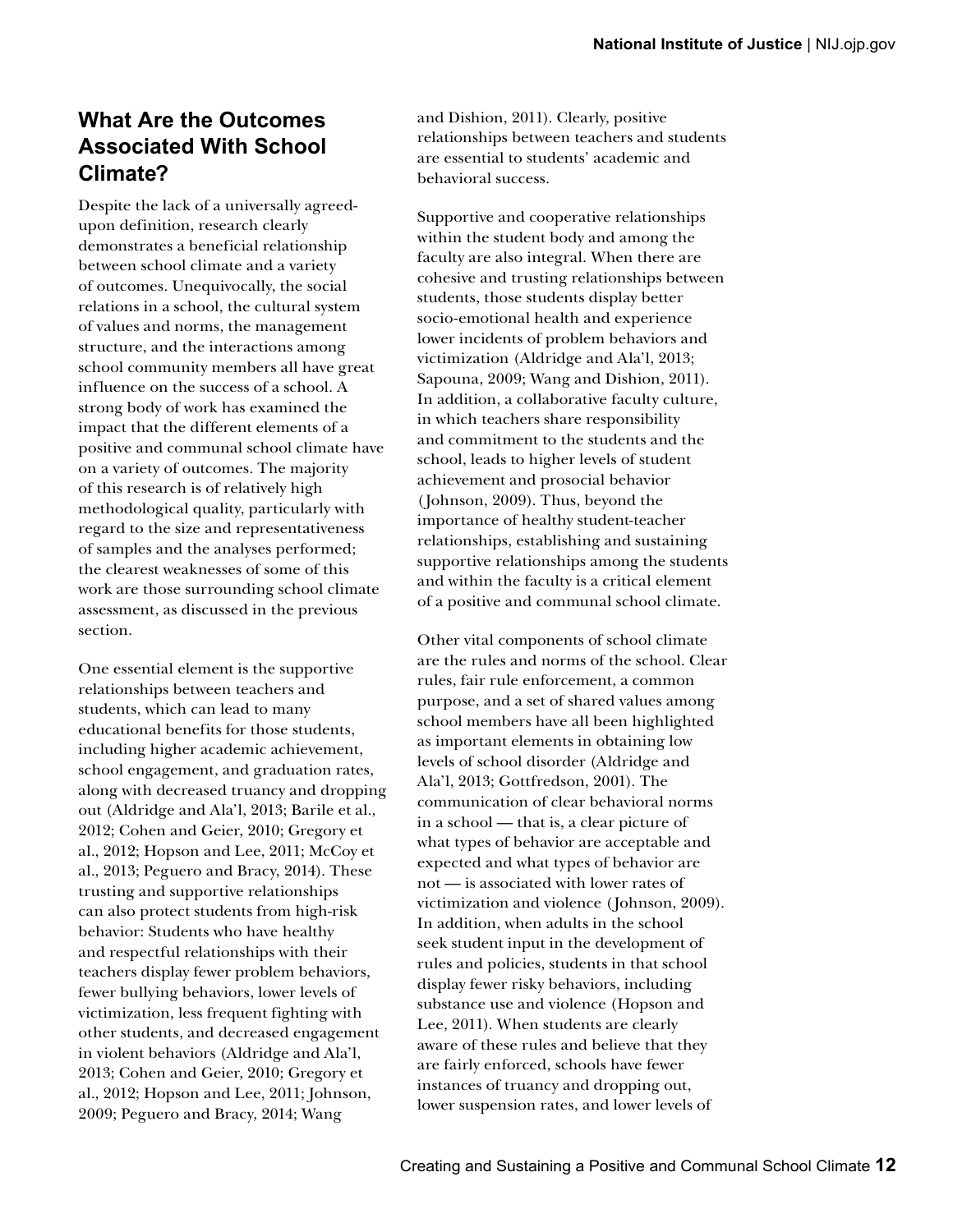crime and victimization (Cohen and Geier, 2010; Gottfredson et al., 2005; Gregory et al., 2012; Johnson, 2009; Thapa et al., 2013). As with relationships, the rules and norms of a school are vital components of school climate.

Research has also illustrated the many beneficial outcomes of an overall positive and communal school climate for all members of the school community. Again, this research displays relatively high methodological quality, aside from the issues surrounding school climate assessment. Students in schools with a positive and communal climate demonstrate better socio-emotional health and stronger academic achievement and school engagement (Bear et al., 2015; Cohen and Geier, 2010; Hopson and Lee, 2011; Klein et al., 2012; McCoy et al., 2013; Mitchell and Bradshaw, 2013; NSCC, 2007; O'Malley et al., 2015; Thapa et al., 2013; Wang, 2009; Wang et al., 2014). These students also display lower levels of absenteeism, truancy, and dropping out (Barile et al., 2012; Cohen and Geier, 2010; Mitchell and Bradshaw, 2013; NSCC, 2007; Peguero and Bracy, 2014; Thapa et al., 2013). They are less likely to be victimized and are less afraid to attend school (Bear et al., 2015; Gottfredson et al., 2005; Johnson, 2009; Payne et al., 2003; Phaneuf, 2006; Wang et al., 2013), and they demonstrate lower levels of substance use and aggression and are subjected to fewer suspensions and expulsions (Bear et al., 2015; Cohen and Geier, 2010; Klein et al., 2012; McCoy et al., 2013; Mitchell and Bradshaw, 2013; NSCC, 2007; Thapa et al., 2013). Finally, these students engage in fewer acts of deviance, delinquency, crime, and violence (Hopson and Lee, 2011; Klein et al., 2012; McCoy et al., 2013; Mitchell and Bradshaw, 2013; Payne et al., 2003; Payne, 2008; Steffgen et al., 2013; Wang, 2009; Wang and Dishion, 2011). It is clear that a positive and communal school climate can act as a "protective factor for learning and positive

life development of young people" (Thapa et al., 2013, p. 360).

School climate also impacts the adults in the school community. Teachers in a school with a positive and communal climate display higher levels of efficacy, morale, and satisfaction (Cohen and Geier, 2010; NSCC, 2007). They also experience lower levels of absenteeism and victimization (Gottfredson et al., 2005; Payne et al., 2003). Additionally, schools with positive and communal climates have greater levels of teacher retention and lower levels of teacher turnover (Cohen and Geier, 2010; NSCC, 2007).

School climate can also moderate the relationships between other factors and students' academic and behavioral success, such as student demographics and peer affiliations, family poverty and structure, and neighborhood poverty and crime. For example, although boys are more likely to engage in problem behaviors, school climate can moderate the effect of gender, such that boys are less likely to engage in these behaviors when they attend schools that have a positive and communal climate (Hopson and Lee, 2011; Sapouna, 2009). Similarly, although schools that predominantly serve racial and ethnic minority students tend to have lower levels of academic achievement and higher levels of delinquency and victimization, school climate buffers the severity of this relationship, such that a positive and communal school climate has a stronger impact on academic and behavioral outcomes in these schools (Hopson and Lee, 2011; Payne, 2012; Stewart, 2008). Finally, the impact that deviant peers have on a student's own delinquency can be counteracted by school climate: The positive correlation between deviant peer associations and a student's level of problem behavior is weaker for students who attend a school with a positive and communal school climate (Wang and Dishion, 2011).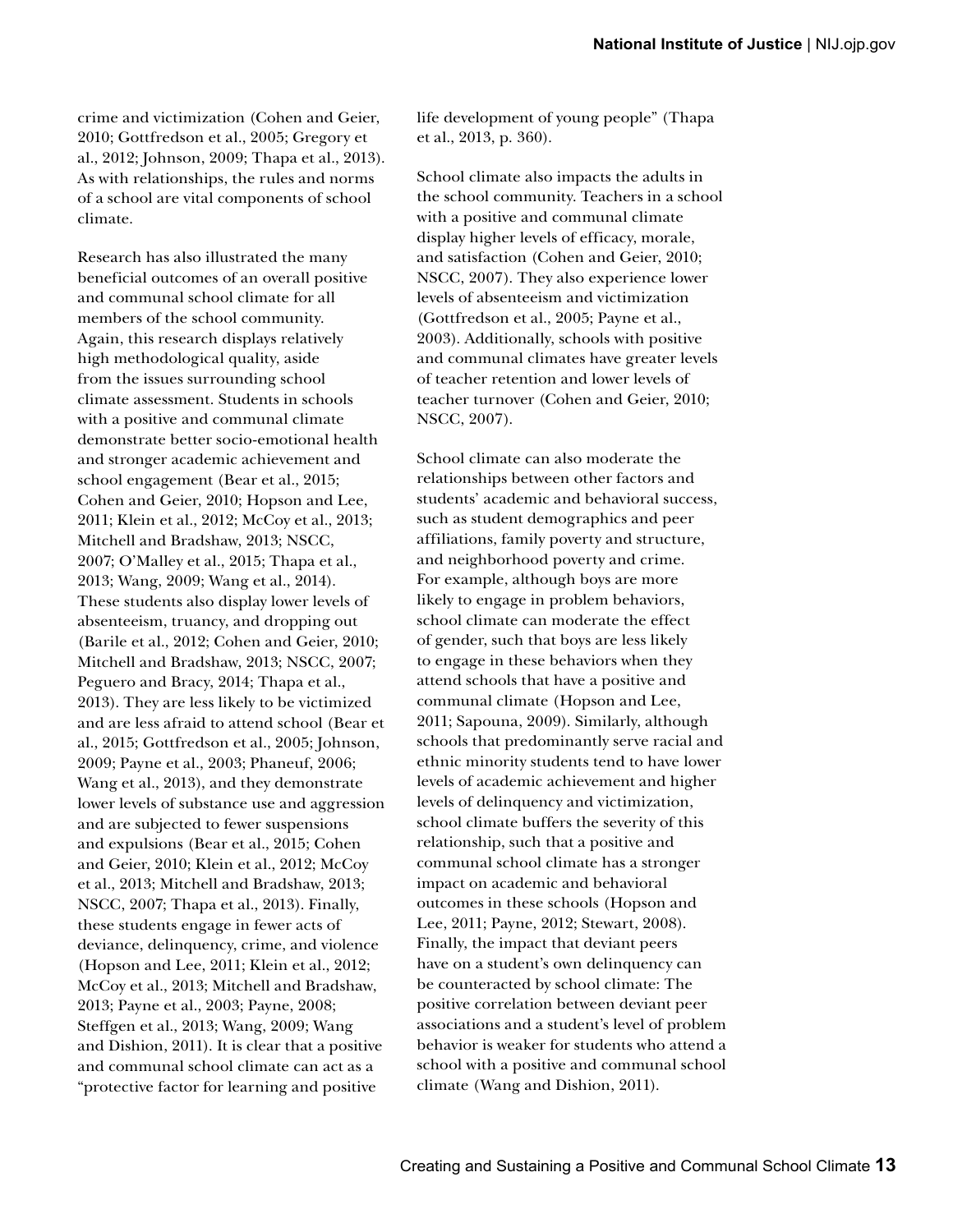A moderating effect is also seen with regard to poverty, such that the beneficial impact of a positive and communal school climate on academic achievement and delinquency is greater for students who come from lower income households and students who attend high-poverty schools (Hopson and Lee, 2011; Thapa et al., 2013). Similarly, school climate acts as a protective factor against the impact that high-risk family structures have on academic achievement: Students from homeless or single-parent families display academic grades that are similar to students from two-parent families when they attend schools with a positive and communal school climate (O'Malley et al., 2015). Finally, school climate moderates the impact of neighborhood crime, in that students attending schools in high-crime neighborhoods are likely to display better academic achievement if the school is characterized by a positive and communal school climate (McCoy et al., 2013). Thus, beyond the direct beneficial impact on students' academic and behavioral success, a positive and communal school climate may also serve as a moderating protective factor against the influences of certain individual, family, and neighborhood characteristics.

### **How Does School Climate Lead to These Outcomes?**

Although the benefits of a positive and communal school climate are clear, the process that links school climate to these benefits has not been fully explored (Cohen and Geier, 2010; Payne, 2008). *Why* do schools with more positive and communal climates exhibit higher levels of student academic achievement and teacher effectiveness and lower levels of crime and victimization? Researchers are still learning why such a climate leads to these beneficial outcomes. Understanding the mechanisms that underlie this relationship is vital as school leaders work to develop successful school improvement plans.

Many have proposed that a positive and communal school climate leads to a greater sense of belonging which, in turn, leads to more prosocial behaviors: Schools with such climates meet the needs of both teachers and students, who therefore become more attached to other school community members, more committed to the school's mission and goals, and are more likely to internalize school norms and rules (Barile et al., 2012; Cohen et al., 2009; Payne et al., 2003; Payne, 2008). Hirschi's (1969) social control theory provides a possible link between school climate and school disorder: Students in a school with a positive and communal climate appear to be more bonded to the school, as shown by students' attachment to prosocial school community members, commitment to educational investment, involvement in school activities, and belief in school rules and norms. As the members of the school create a positive and communal school community, the climate becomes warmer, more inclusive, and participatory. Students' feelings of belonging and attachment increase, as does their commitment to school and their levels of belief in and internalization of school norms and rules. They feel as though they belong in the school, as though they are valued and accepted (Payne et al., 2003; Payne, 2008).

A similar concept has been suggested — that the mechanism linking positive, communal school climates to beneficial outcomes is school connectedness, which is defined as student perceptions of belonging and closeness with others at school (CDC, 2009). School connectedness is a strong predictor of student behavior, influencing everything from academic achievement to violence and substance use (NSCC, 2007). Similar to Hirschi's (1969) attachment element, when members of a school community feel connected to each other, students experience academic and behavioral success. As with school bonding, a limited amount of research has revealed that the relationship between school climate and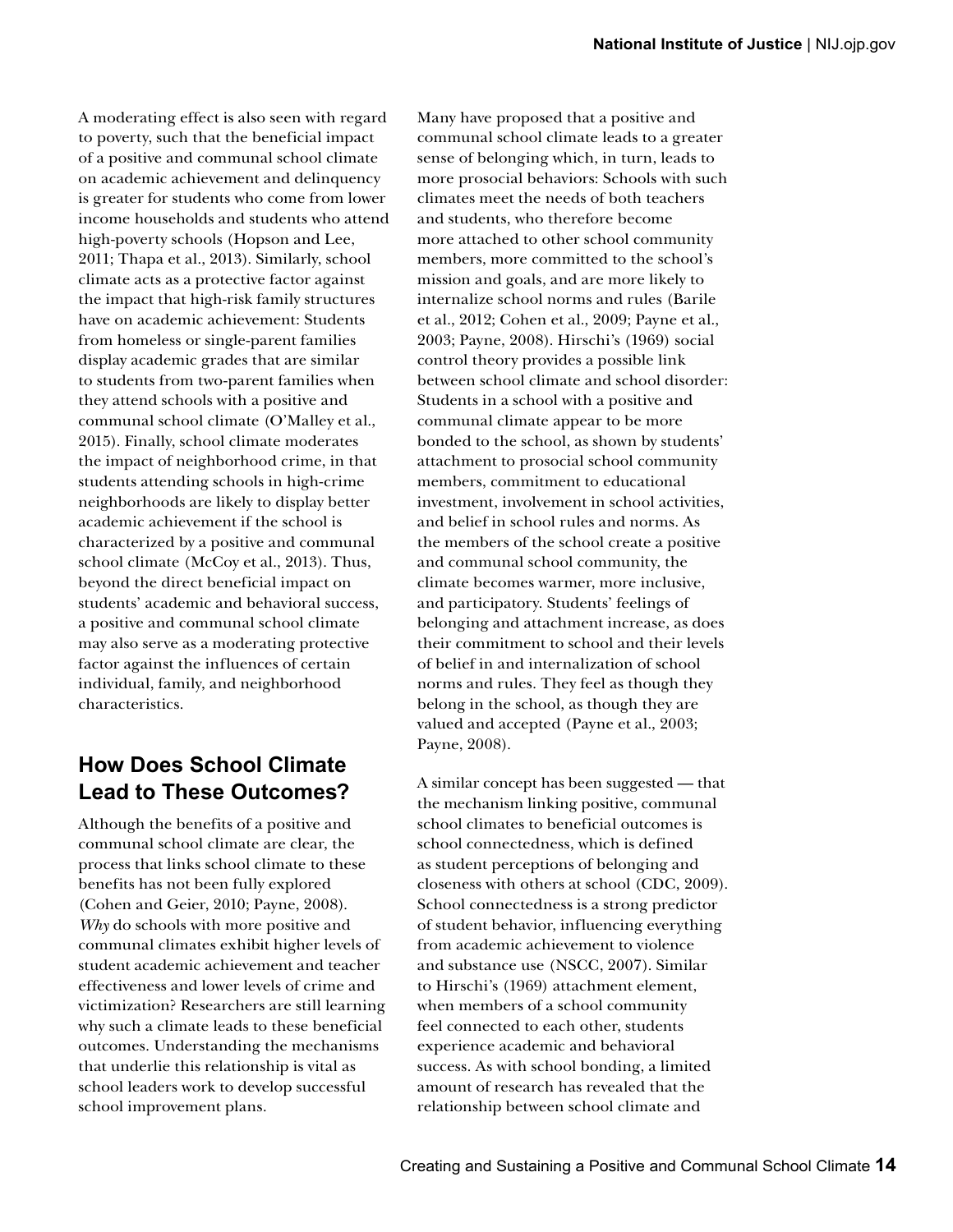student aggression and victimization is dependent upon school connectedness (Wilson, 2004).

This process is key for schools, whether looked at through a school bonding or a social connectedness lens. Students who are well integrated are not only more likely to have a positive learning experience but are also less likely to be deviant. Those who have prosocial attachments, who invest greater effort into school, who are involved in school activities, and who believe in the norms and rules of the school are less likely to engage in antisocial behavior. Indeed, much research supports the finding of low school bonding and school connectedness leading to student misbehavior (CDC, 2009; Gottfredson et al., 2005; Payne et al., 2003; Payne, 2008).

Although some researchers consider school connectedness or bonding a component of school climate (NSCC, 2007), others argue that it is separate: School bonding represents the link between a positive and communal school climate and its beneficial outcomes (Payne et al., 2003; Payne, 2008). This is particularly evident when considering where each concept lies in relation to the individual. School climate refers to the existence of a social organization that is external to the individual; that is, the existence of trusting and supportive relationships, collaboration, and participation, and a set of shared norms and goals. School bonding or connectedness, however, refers to the internal processes that result from the existence of a positive and communal climate in the school: the personal attachment to the school, the individual commitment to education, and the internalized belief in school rules. Therefore, school climate is external to the individual, whereas student bonding is internal. From this point of view, a positive and communal school climate enhances the connectedness and bonding that students and adults feel toward the school,

which, in turn, leads to positive and healthy behaviors.

Although research has begun to document the relationship between a positive and communal school climate and school bonding or connectedness, more work is needed. It seems as though a caring and participatory school climate fosters greater connection, attachment, and commitment among school community members, which then provides a strong foundation for academic learning and prosocial behaviors. However, far more research is needed in order to truly understand these relationships and the processes that link these various concepts.

#### **What Influences School Climate?**

Some factors have been highlighted as influencing the nature of a school's climate. Positive and communal school climates are more likely to occur in smaller schools with lower student-teacher ratios (Koth et al., 2008; Mitchell et al., 2010; Payne, 2012). In addition, schools with lower faculty and administrator turnover and lower student mobility are more likely to experience positive and communal school climates (Koth et al., 2008; Mitchell et al., 2010). Classroom factors also influence the larger school climate. Students report more communal school climates when their teachers use fewer exclusionary discipline strategies and more positive behavioral strategies; similarly, consistent enforcement of rules by the teacher is associated with a more positive school climate (Mitchell and Bradshaw, 2013). Finally, students in smaller classes also report more positive and communal school climates (Koth et al., 2008).

There is also a small but solid body of work showing discrepant perceptions of school climate that are dependent upon individual-level factors. Within the student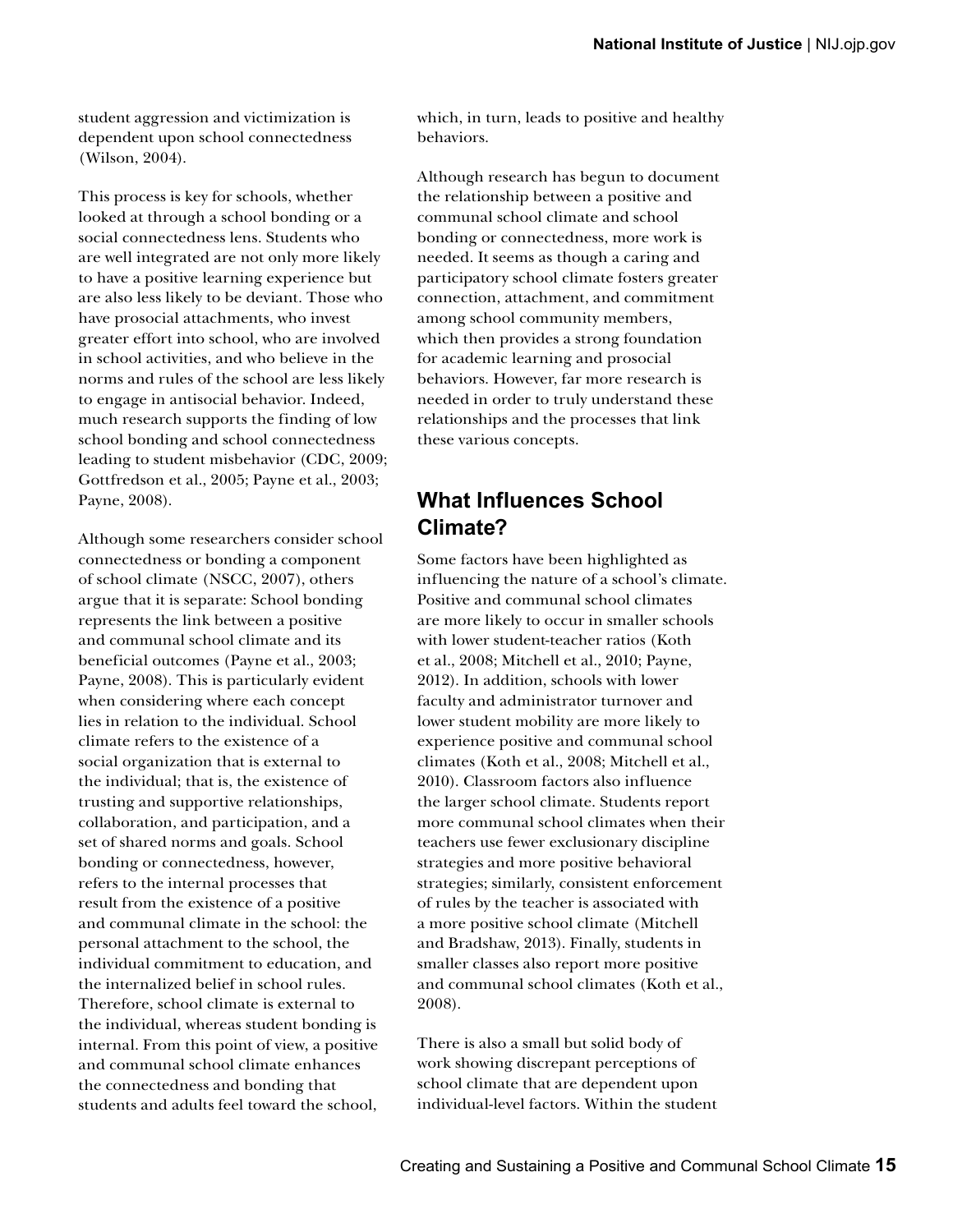body, female and white students are more likely to report a positive and communal school climate (Koth et al., 2008; Mitchell et al., 2010; Mitchell and Bradshaw, 2013). Among the faculty, older teachers with more experience tend to report more positive and communal school climates, as do female and white teachers (Mitchell et al., 2010; Mitchell and Bradshaw, 2013).

With these findings in mind, researchers and educational leaders can begin to identify what promotes the creation and maintenance of a positive and communal school climate. School improvement policies and practices can focus on reducing class size and the student-teacher ratio as well as stabilizing staff turnover (Koth et al., 2008; Mitchell et al., 2010). In addition, professional development surrounding classroom management could improve the school climate (Mitchell et al., 2010). Finally, given that gender and ethnicity are predictive of perceptions of school climate, it may be helpful to implement strategies aimed at enhancing the school experience of those with the most negative perceptions (Koth et al., 2008; Mitchell, 2010).

### **How Can School Climate Be Improved?**

It is abundantly clear that creating and sustaining a positive and communal school climate would lead to improvements in school safety and success. Indeed, former Secretary of Education Arne Duncan stated that the first principle of school improvement should be for schools to "take deliberate steps to create the positive school climates that can help prevent and change inappropriate behaviors" (U.S. ED, 2014, p. ii), as schools that foster these climates can improve student learning and school safety. Unfortunately, this knowledge and support have yet to lead to successful school improvement policies and practices, mainly because school leaders do not know what this process should look like on a day-to-day basis (Cohen, 2014). Therefore, the solid research on the benefits of a positive and communal school climate is not reflected in current school policy and practice. This translation gap, the gap between school climate research and policy, exists for several reasons that can be addressed in order to improve school climate.

Two factors that have led to the translation gap are the previously discussed lack of a universal definition of school climate and the many concerns surrounding assessment (NSCC, 2007). These limitations must be addressed, now that a series of recent federal initiatives recognizes the importance of school climate and calls for proper needs assessment data as a guide for improving school climate (U.S. ED, 2010). Educational researchers and leaders form a consensus regarding the definition and fundamental components of a positive and communal school climate. Additionally, it is imperative that school climate is assessed using reliable and valid measurement instruments that capture all dimensions of school climate while also recognizing the voices of all school community members. Results from such an assessment can provide useful and accurate data to inform the school improvement process. Another factor in the translation gap is a lack of school climate leadership among state policymakers (NSCC, 2007). Having strong and defined leaders at the state level who recognize the importance of school climate in the success of their state's schools is vital for school climate policies and practices to be effectively developed and implemented. These leaders should discuss what options are available to ensure that school climate is an integral part of the school improvement process and work to integrate the strong body of empirical research into this process (NSCC, 2007). Along these lines, state policymakers should avail themselves of the resources that could be provided to them by academic and research institutions, relying on experts in the field of school climate who could guide them through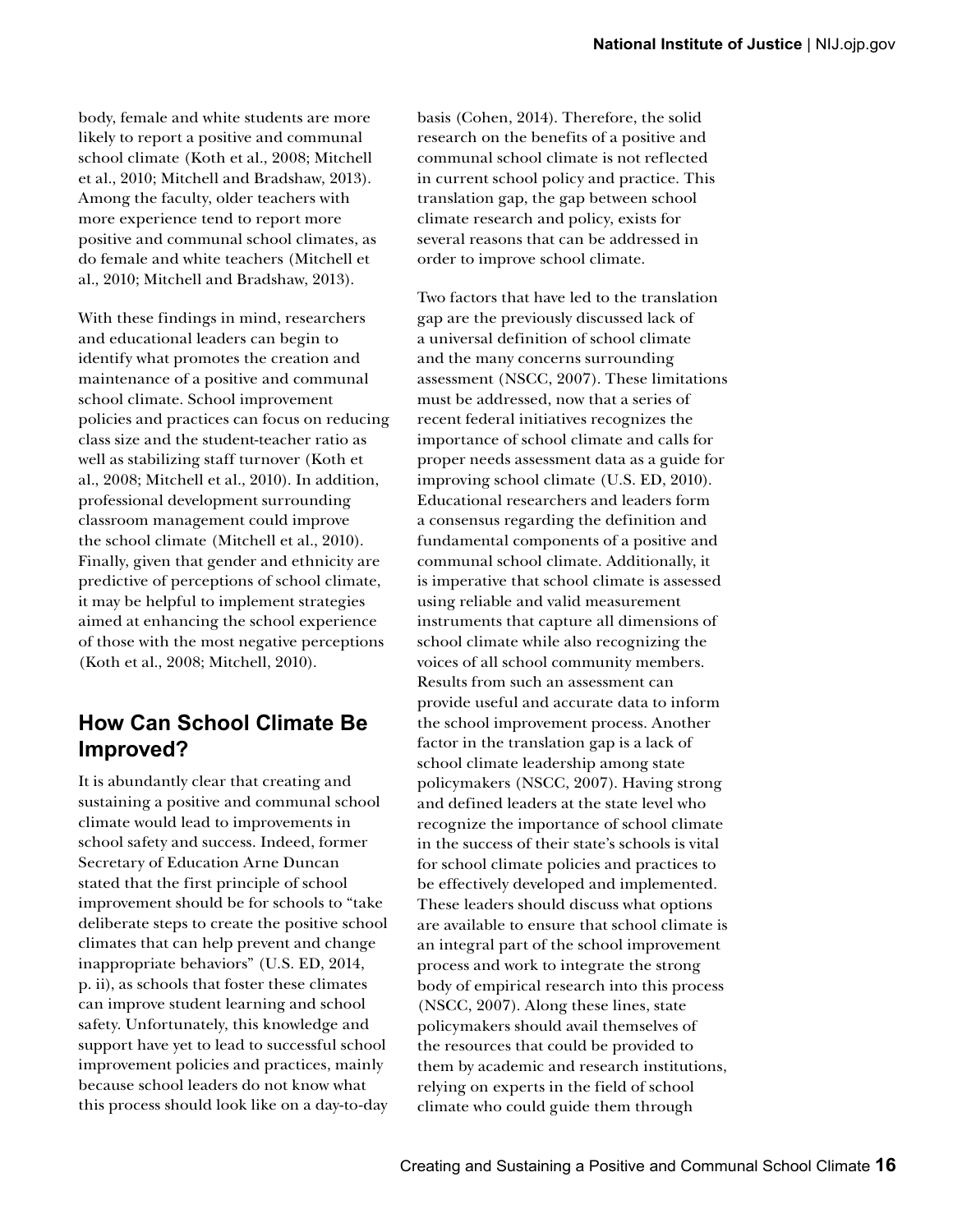the maze of school climate definitions and assessment tools as they develop a successful improvement plan (Cohen et al., 2009). Leadership at the district level is also important in the facilitation of a positive and communal school climate. These leaders should engage in a systematic review of their mission statements, accountability procedures, and other district policies and activities to ensure that these elements are supportive of the creation of such a climate (Pickeral et al., 2009).

An additional area of concern in this research-to-policy gap is that school climate improvement efforts are generally isolated within a narrower focus on issues of student health or school safety, rather than being holistically implemented into schoolwide changes that include school community norms and beliefs, accountability policies, and other elements of school climate (NSCC, 2007). Evaluation research clearly shows that the most effective reforms are ones that are incorporated into every facet of the school's educational function curricular choices, extracurricular activities, rules and policies, even the school's goals and ultimate mission — and that include the entire school community — students, teachers, administrators, families, and the larger community — in the school improvement process (Cohen, 2013; Cohen and Geier, 2010).

The adults in the school form the backbone of this improvement process. Therefore, as called for by ED, schools should provide training and support to school personnel as they work to create a positive and communal school climate (U.S. ED, 2014). At the heart of this effort lies the principal, who has direct influence over school-level conditions. If principals engage teachers in decision-making processes and encourage faculty innovation and collaboration, they can create a professional culture of trust and support which, in turn, can increase teachers' satisfaction and commitment.

These positive attributes "ripple out" to the students, who then display greater academic and behavioral success (Price, 2012). Thus, principals are integral to the school climate improvement process.

Equally important is a school's faculty. If teachers invest time and effort to foster a positive and communal climate, both in their classrooms and in the school overall, they can directly influence their students' academic and behavioral success. Thus, teacher education and professional development programs should highlight the importance of creating and sustaining such a climate (Bryk et al., 2010; Cohen et al., 2009; Mitchell and Bradshaw, 2013).

Of course, students are the ultimate beneficiaries of a positive and communal school climate and should be full participants in the school improvement process, particularly as these policies and practices directly impact them. As students become co-leaders in this reform, they are given opportunities to practice leadership skills and to have their voices heard (Cohen, 2013). This would, ultimately, lead them to become more connected to the school community, thus creating anew the cycle between school climate, school bonding, and school safety and success.

In response to the concerns previously discussed, some researchers and policymakers have developed frameworks under which standards to guide a school climate improvement process can be created. The National School Boards Association (NSBA) developed the Key Work of School Boards framework with eight focus areas to guide school boards (Pickeral et al., 2009):

- Vision
- **Standards**
- Assessment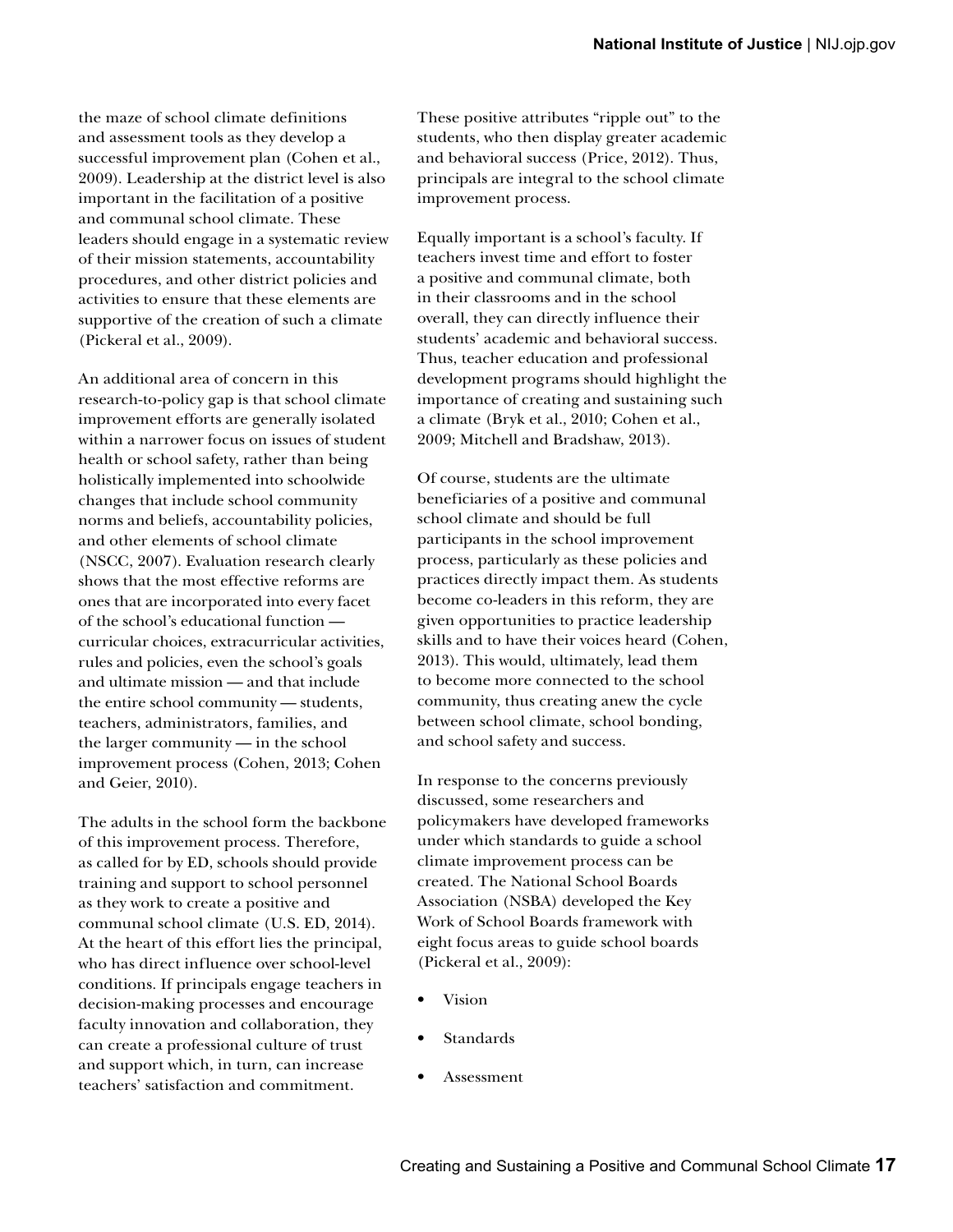- **Accountability**
- Alignment
- Climate
- Collaboration and Community Engagement
- Continuous Improvement

These broad action areas provide a beginning framework under which school leaders can create policies and practices to improve school climate.

The NSBA also created the Iowa Lighthouse Project, which highlighted seven conditions that superintendents and other district and school leaders can focus on in order to create a positive and communal school climate. These are (Pickeral et al., 2009):

- Shared Leadership
- Continuous Improvement and Shared Decision-Making
- Ability to Create and Sustain Initiatives
- Supportive Workplace for Staff
- Staff Development
- Support for School Sites Through Data and Information
- Community Involvement

Based on these two frameworks, the Center for Social and Emotional Education (CSEE) developed a series of recommendations for district and school leaders working to create and sustain a positive and communal school climate (Pickeral et al., 2009). These include:

• Creating district and school climate teams and allowing these teams to participate in professional development opportunities to learn about school climate research and practice.

- Evaluating district and school policies and practices in light of school climate goals.
- Regularly surveying all members of the school community to gather perceptions of the current school climate.
- Ensuring that school climate improvement efforts happen at every level of the district and school and include every member of the school community.

The NSCC (2009, p. 3) suggests five standards for effective school climate reform efforts:

- 1. The school community has a shared vision and plan for promoting, enhancing, and sustaining a positive school climate.
- 2. The school community sets policies specifically promoting (a) the development and sustainability of social, emotional, ethical, civic, and intellectual skills, knowledge, dispositions, and engagement; and (b) a comprehensive system to address barriers to learning and teaching and to re-engage students who have become disengaged.
- 3. The school community's practices are identified, prioritized, and supported (a) to promote learning and positive social, emotional, ethical, and civic development of students; (b) to enhance engagement in teaching, learning, and schoolwide activities; (c) to address barriers to learning and teaching and to re-engage those who have become disengaged; and (d) to develop and sustain an appropriate operational infrastructure and capacity-building mechanisms for meeting this standard.
- 4. The school community creates an environment where all members are welcomed, supported, and feel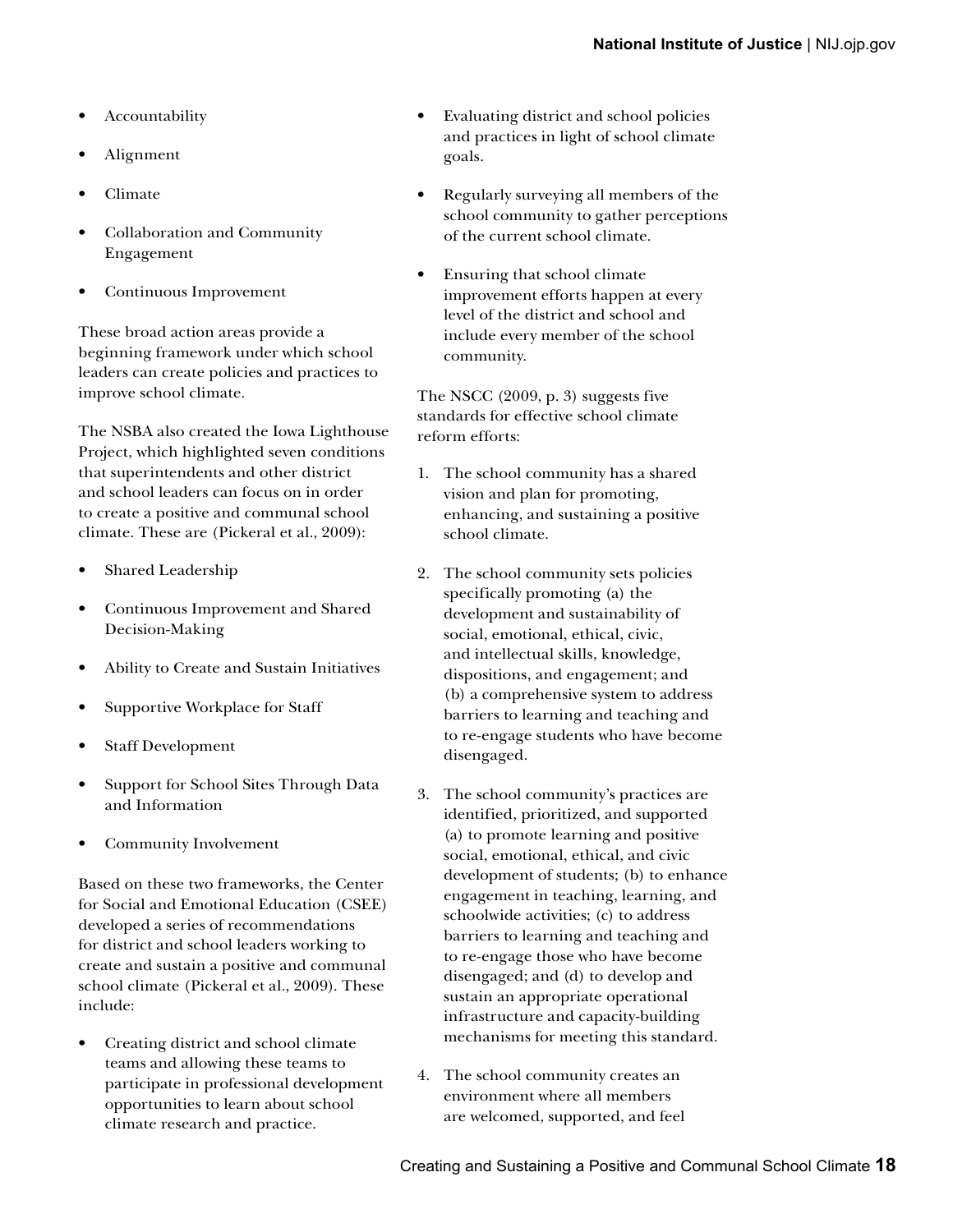safe in school socially, emotionally, intellectually, and physically.

5. The school community develops meaningful and engaging practices, activities, and norms that promote social and civic responsibility and a commitment to social justice.

Each of these standards is supported by a series of indicators and sub-indicators that flesh out the details involved (NSCC, 2009). In addition, the NSCC provides a five-stage School Climate Improvement Roadmap with tasks and challenges identified for each stage — to further support schools in creating and sustaining a positive and communal school climate (Cohen, 2013).

The school climate improvement process should be "an intentional, strategic, collaborative, transparent, coordinated and democratically informed process of students, parents, school personnel and community members learning and working together to address three essential questions: (1) What kind of school do we want ours to be? (2) What are our current strengths and needs …? and (3) Given this 'vision' and our current reality, what are the most important … goals that we can and need to work on together?" (Cohen, 2014, p. 2). This process should be based on a problem-solving cycle that continually uses research on best practices and needs assessment data to inform improvement choices. By engaging in a school climate improvement process, education leaders at the state, district, and school levels are ensuring the safety and success of all members of the school community.

#### **Recommendations**

Based on the matters discussed, this report proposes the following policy and research recommendations:

#### *Recommendation One: Defining School Climate*

Education researchers, policymakers, and leaders at all levels — federal, state, district, and school — should adopt a definition of school climate that focuses on relationships among school community members, the goals and norms of the school, and school member participation.

A positive and communal school climate emphasizes trusting and supportive relationships among all members of the school community, common goals and norms, and increasing collaboration and involvement within the school community. This leads to a sense of safety and bonding and allows a focus on effective teaching and learning which, in turn, leads to students' academic and behavioral success.

#### *Recommendation Two: Assessing School Climate*

Education researchers, with support from policymakers, should develop measurement instruments that comprehensively assess the climate of a school by surveying all members of the school community — students, teachers, administrators, additional staff, parents, and members of the larger community — on all school climate components, including relationships, norms and goals, and collaboration and involvement.

The survey instrument conducted with students should also include measures of school bonding — attachment, commitment, involvement, and belief — in order to fully assess the process leading from a positive and communal school climate to the beneficial outcomes (see Recommendation Three). Proper multilevel collection and analysis of data should be ensured by using measures of school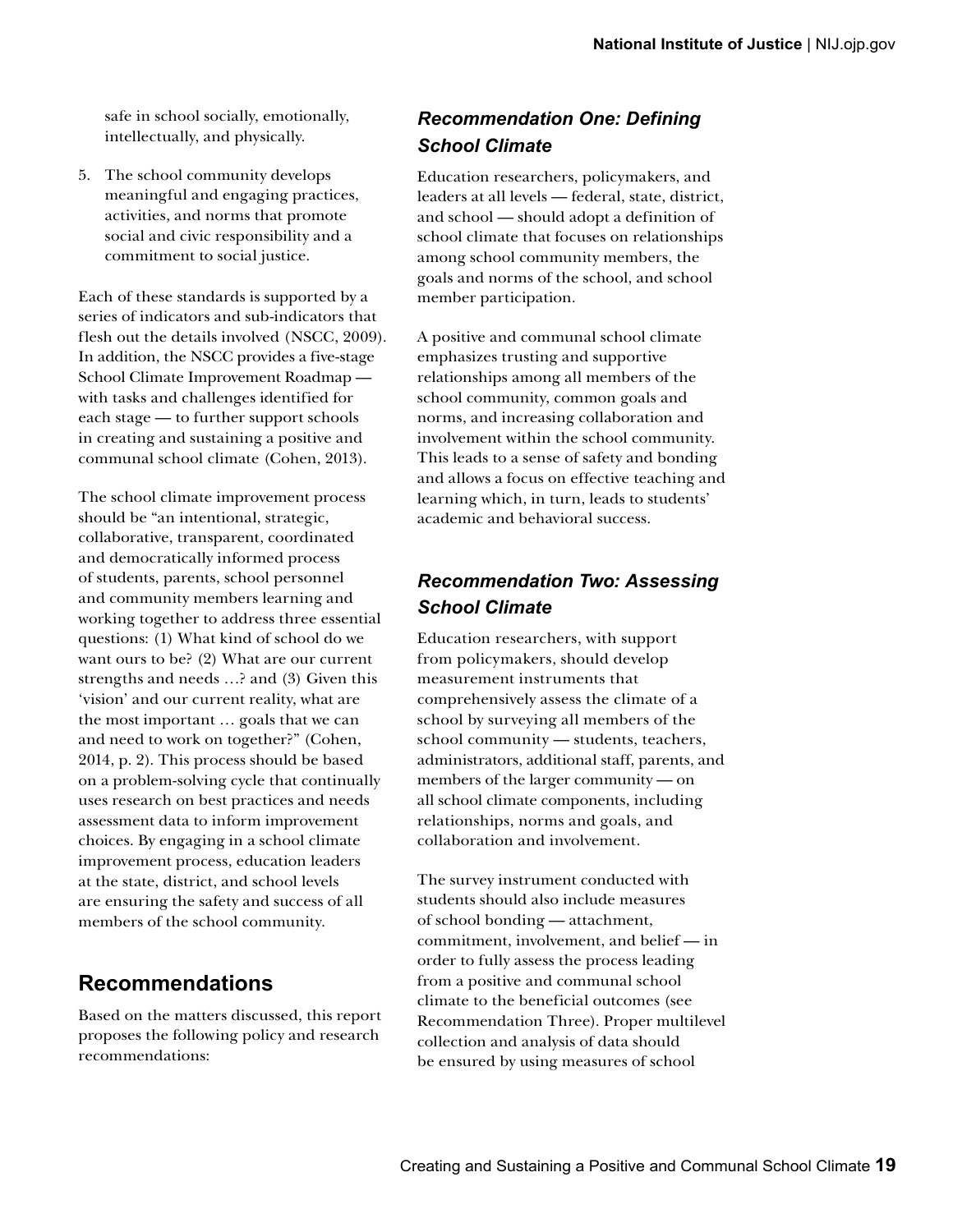climate that refer to school conditions external to the individual and measures of student bonding that refer to internal feelings and beliefs.

The reliability and validity of all instruments should also be certified by using previously tested measures from assessment tools, such as the Comprehensive School Climate Inventory (CSCI; Cohen et al., 2009), the Effective School Battery (ESB; Gottfredson, 1999), and What About You (WAY; Gottfredson and Gottfredson, 1999). New measures that need to be developed to assess school climate elements or survey school community members and that are not included in previously tested measures should be pilot tested to ensure they are psychometrically sound.

#### *Recommendation Three: Exploring School Climate*

Researchers, with support from policymakers, should further explore the process leading from a positive and communal school climate to its beneficial outcomes, as well as the factors that influence the creation of such a climate. This should be done through the collection and analysis of data from a nationally representative sample of schools. This sample should include public, private, and parochial schools and should be stratified by location and level. All members of the school community should be surveyed. In addition, onsite observations should be conducted by researchers to gather data that can supplement the survey responses.

### *Recommendation Four: Improving School Climate*

 the greater community. These teams should Every district and school should create a climate team comprising representatives from all school community groups, including students, teachers, administrators, additional staff, parents, and members of

be supported by strong and clearly defined climate leadership at all levels — federal, state, district, and school — and should avail themselves of help from researchers and experts from academic and other institutions.

The school climate teams should engage in the following activities:

- 1. Participation in professional development opportunities to learn about school climate research and best practices.
- 2. Evaluation of state, district, and school policies in light of this research and their own school's goals.
- 3. Regular assessment of the current school climate through surveys of all members of the school community.
- school's function curricular choices, 4. Implementation of school climate improvement efforts at both the district and school levels that are incorporated into every facet of the extracurricular activities, rules and policies, and the school's goals and mission — and that include every member of the school community.

Further, these teams should use a datadriven decision-making process to guide their school climate improvement efforts.

### **Conclusion**

Although school crime and violence have declined over the past two decades, crime and victimization are still a cause for concern (Robers et al., 2015). Among the factors shown to influence school disorder is school climate, which has a clear impact on all members of the school community. Students in schools with a positive and communal climate demonstrate stronger academic achievement and engagement, better socio-emotional health, and lower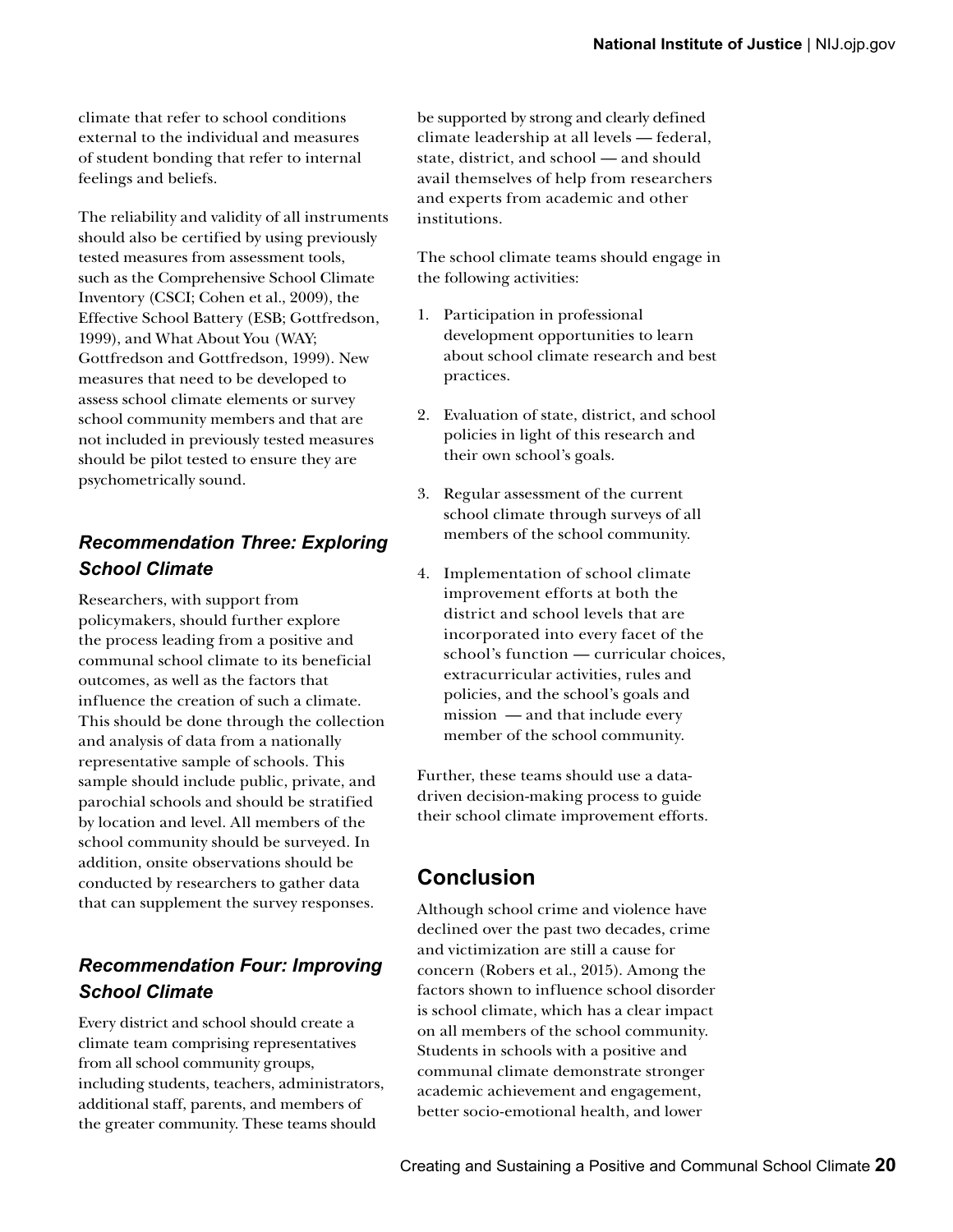levels of absenteeism, truancy, dropping out, and victimization (Cohen and Geier, 2010; Payne et al., 2003). They also display lower levels of substance use and aggression, are subjected to fewer suspensions and expulsions, and engage in fewer deviant and criminal acts (Payne, 2008; Thapa et al., 2013). Additionally, teachers in a school with a positive and communal climate experience higher levels of efficacy, morale, and satisfaction, and lower levels of absenteeism, turnover, and victimization (Cohen and Geier, 2010; Gottfredson et al., 2005; Payne et al., 2003). It is clear that this type of school climate has a great influence on the safety and success of a school and the behavioral and academic outcomes of its students.

Unfortunately, the benefits resulting from a positive and communal school climate have not been translated into effective educational practices. This "translation gap," the gap between school climate research and policy, stems from several problems. One is the lack of an agreedupon definition (NSCC, 2007). Researchers define school climate in countless ways and continue to debate the key components of a positive and communal school climate. Without a clear definition that fully articulates exactly what constitutes school climate, school leaders are left without a roadmap for school climate improvement and the translation gap continues to widen.

A second matter that contributes to the gap between research and policy stems from this lack of a universal definition. Because there is disagreement on what constitutes school climate, there is also disagreement on how it can best be assessed. This has led states, districts, and schools to use tools that (1) have not been tested for reliability and validity or have come up short in this area and (2) do not capture the comprehensive nature of school climate, either in terms of components or in terms of school community members (Cohen, 2013).

Another area that has not been fully explored is the process that links school climate to its beneficial outcomes (Payne, 2008). Understanding the mechanisms that underlie this relationship is vital as school leaders work to develop successful school improvement plans. A lack of school climate leadership also plays a role in the gap between school climate research and policy. Having strong and defined leadership roles at the state, district, and school levels is integral for school climate policies and practices to be effectively developed and implemented (NSCC, 2007). In addition, many school climate improvement efforts are generally isolated, with a narrower focus on issues of student health or school safety rather than holistically implemented into larger schoolwide changes, such as focusing on accountability policies, school community norms and beliefs, and other dimensions of school climate (NSCC, 2007).

It is abundantly clear that a positive and communal school climate leads to beneficial outcomes for all members of the school community. Although the school climate improvement process is complex and will likely involve different considerations for each district and school, focusing on the issues that lead to the translation gap between school climate research and policy would go far in aiding schools in the creation and maintenance of a positive and communal climate. The following issues can be addressed by adhering to the policy recommendations outlined in this white paper:

- 1. Adopting a definition of school climate that focuses on relationships among school community members, the goals and norms of the school, and school member participation.
- 2. Developing psychometrically sound measurement instruments that comprehensively assess the climate of a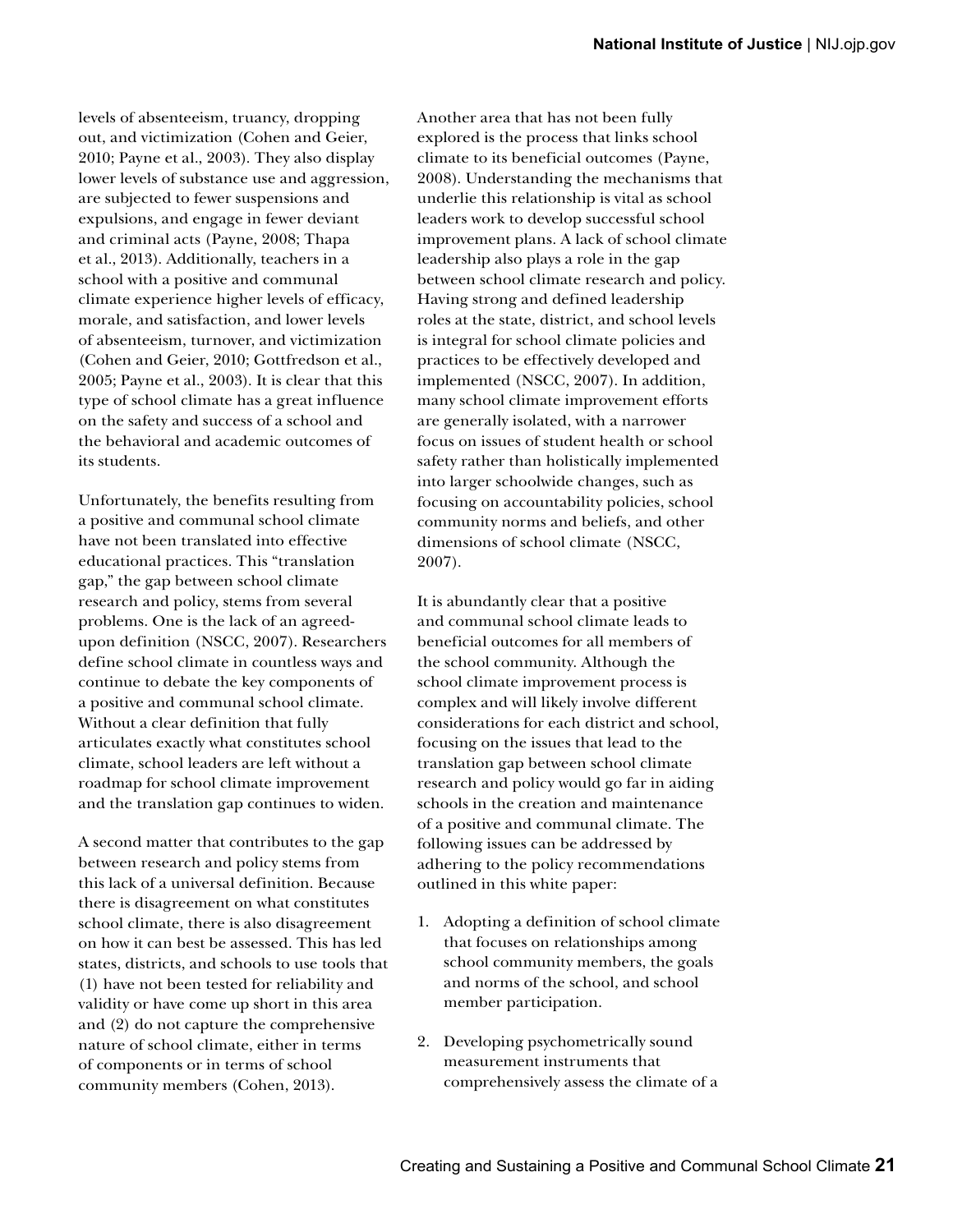school by surveying all members of the school community on all school climate dimensions.

- 3. Exploring the process leading from a positive and communal school climate to its beneficial outcomes as well as the factors that influence the creation of such a climate.
- 4. Creating district and school climate teams comprising representatives from all school community groups,

and supported by strong and clearly defined climate leadership, to engage in evidence-based school climate improvement activities.

Accomplishing these steps will improve all school members' perceptions of safety and allow a strong culture of learning and teaching to flourish. Creating and sustaining a positive and communal school climate guarantees the safety and success of the nation's schools and the academic and behavioral success of the nation's youth.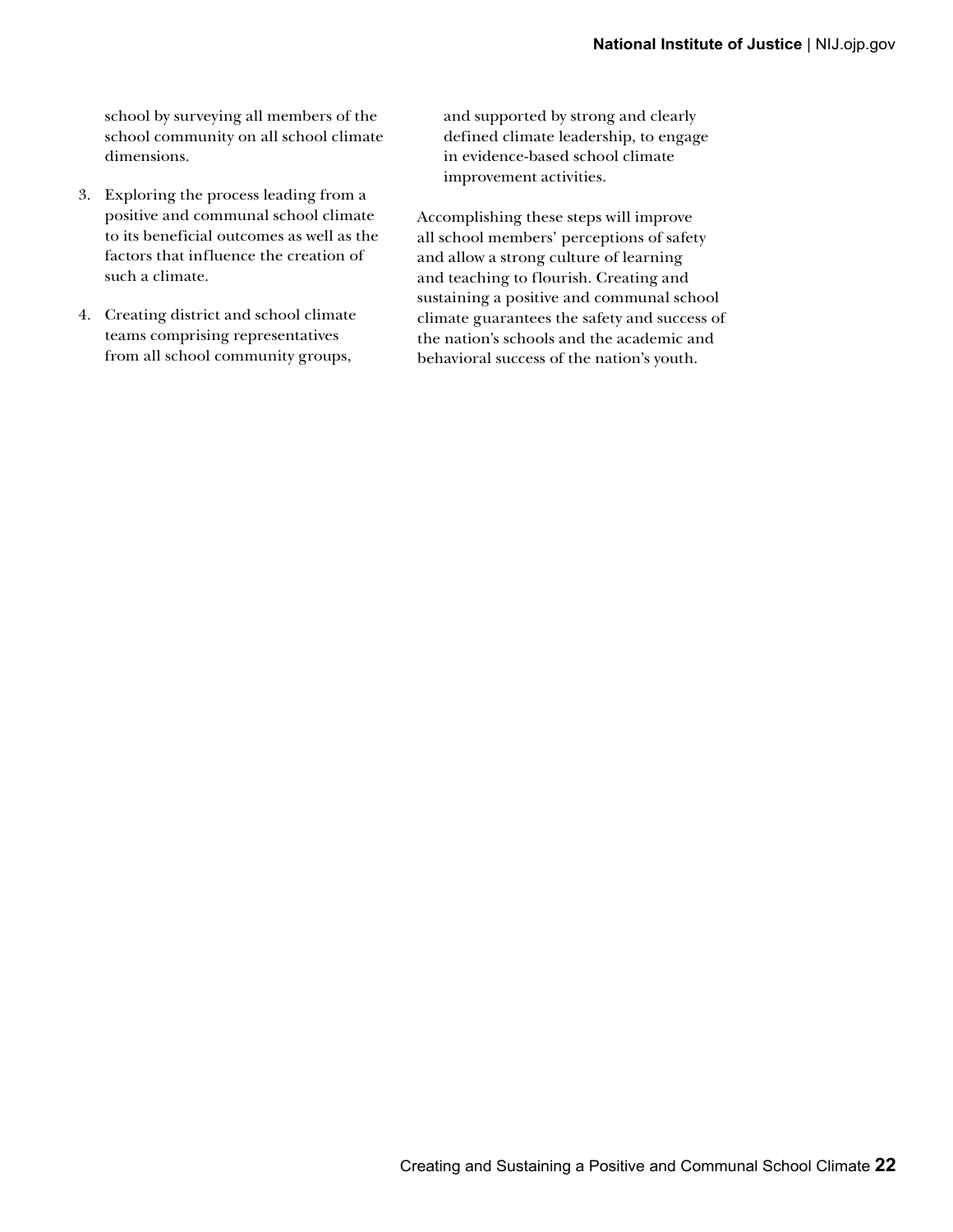## **References**

Aldridge, J., & Ala'l, K. (2013). Assessing students' views of school climate: Developing and validating the What's Happening In This School? (WHITS) questionnaire. *Improving Schools,*  16, 1: 47-66.

Barile, J.P., Donohue, D.K., Anthony, E.R., Baker, A.M., Weaver, S.R., & Henrich, C.C. (2012). Teacher-student relationship climate and school outcomes: Implications for educational policy initiatives. *Journal of Youth Adolescence,* 41: 256-267.

Bear, G.G., Yang, C., & Pasipanodya, E. (2015). Assessing school climate: Validation of a brief measure of the perceptions of parents. *Journal of Psychoeducational Assessment,* 33, 2: 115-129.

Bradshaw, C.P., Waasdorp, T.E., Debnam, K.J., & Johnson, S.L. (2014). Measuring school climate in high schools: A focus on safety, engagement, and the environment. *Journal of School Health,* 84, 9: 593-604.

Bryk, A.S., Sebring, P.B., Allensworth, E., Easton, J.Q., & Luppescu, S. (2010). *Organizing schools for improvement: Lessons from Chicago.* Chicago, IL: University of Chicago Press.

Centers for Disease Control and Prevention. (2009). *School connectedness: Strategies for increasing protective factors among youth.* Atlanta, GA: Department of Health and Human Services.

Cohen, J. (2013). Creating a positive school climate: A foundation for resilience. In Goldstein, S., & Brooks, R.B. (eds.), *Handbook of resilience in children* (411-423). New York, NY: Springer US.

Cohen, J. (2014). School climate policy and practice trends: A paradox. A Commentary. *Teachers College Record*, February 21, 2014.

Cohen, J., & Geier, V.K. (2010). School climate research summary: January 2010. *School Climate Brief,* 1: 1-6.

Cohen, J., McCabe, E.M., Michelli, N., & Pickeral, T. (2009). School climate: Research, policy, practice, and teacher education. *Teachers College Records,* 111: 180-213.

Dewey, J. (1916). *Democracy and education: An introduction to the philosophy of education.* New York, NY: Macmillan.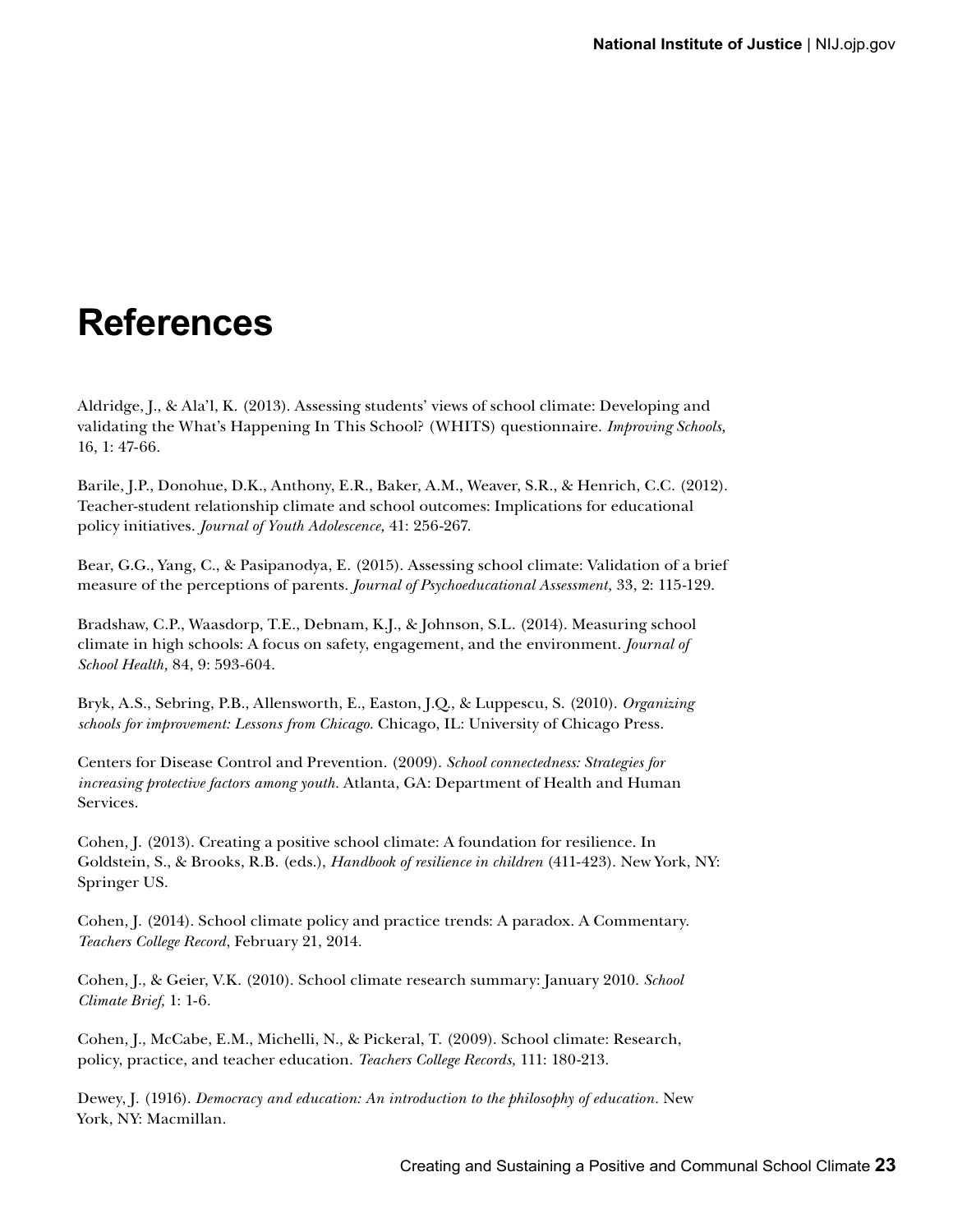Eccles, J.S., & Roeser, R.W. (2011). School and community influences on human development. In Bornstein, M.H., & Lamb, M.E. (eds.), *Development science: An advanced textbook.* New York, NY: Taylor and Francis.

Gottfredson, D.C. (2001). *Delinquency and schools*. New York, NY: Cambridge University Press.

Gottfredson, G.D. (1999). *User's manual for the Effective School Battery*. Ellicott City, MD: Gottfredson Associates.

Gottfredson, G.D., & Gottfredson, D.C. (1999). *Development and applications of theoretical measures for evaluating drug and delinquency prevention programs: Technical manual for research editions of What About You (WAY).* Ellicott City, MD: Gottfredson Associates.

Gottfredson, G.D., Gottfredson, D.C., Payne, A.A., & Gottfredson, N.C. (2005). School climate predictors of school disorder: Results from a national study of delinquency prevention in schools. *Journal of Research in Crime and Delinquency,* 42, 4: 412-444.

Gregory, A., Cornell, D., & Fan, X. (2012). Teacher safety and authoritative school climate in high schools. *American Journal of Education,* 118, 4: 401-425.

Hirschi, T. (1969). *Causes of delinquency.* Berkeley, CA: University of California Press.

Hopson, L.M., & Lee, E. (2011). Mitigating the effect of family poverty on academic and behavioral outcomes: The role of school climate in middle and high school. *Children and Youth Services Review,* 33: 2221-2229.

Hutzell, K.L., & Payne, A.A. (2017). The relationship between bullying victimization and school avoidance: An examination of direct associations, protective influences, and aggravating factors. *Journal of School Violence,* 6: 1-17.

Johnson, S.L. (2009). Improving the school environment to reduce school violence: A review of the literature. *Journal of School Health,* 79, 10: 451-465.

Klein, J., Cornell, D., & Konold, T. (2012). Relationships between bullying, school climate, and student risk behaviors. *School Psychology Quarterly,* 27, 3: 154-169.

Kohl, D., Recchia, S., & Steffgen, G. (2013). Measuring school climate: An overview of measurement scales. *Educational Research,* 55, 4: 411-426.

Koth, C.W., Bradshaw, C.P., & Leaf, P.J. (2008). A multilevel study of predictors of student perceptions of school climate: The effect of classroom-level factors. *Journal of Education Psychology,* 1: 96-104.

Ma, X., Stewin, L., & Mah, D.L. (2001). Bullying in school: Nature, effects, and remedies. *Research Papers in Education,* 16, 3: 247-270.

McCoy, D.C., Roy, A.L., & Sirkman, G.M. (2013). Neighborhood crime and school climate as predictors of elementary school academic quality: A cross-lagged panel analysis. *American Journal of Community Psychology,* 52, 1-2: 128-140.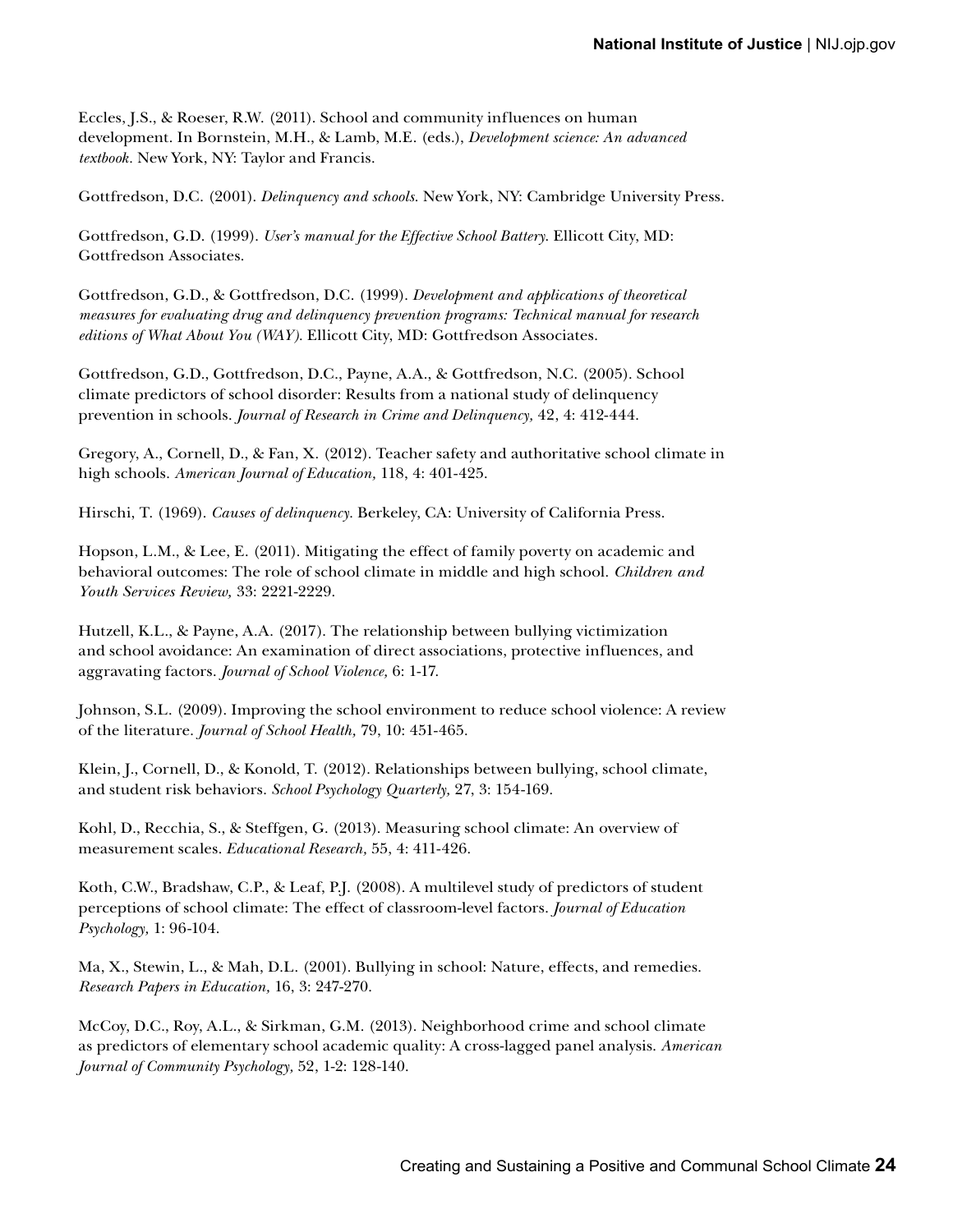Mitchell, M.M., & Bradshaw, C.P. (2013). Examining classroom influences on student perceptions of school climate: The role of classroom management and exclusionary discipline strategies. *Journal of School Psychology,* 51, 5: 599-610.

Mitchell, M.M, Bradshaw, C.P., & Leaf, P.J. (2010). Student and teacher perceptions of school climate: A multilevel exploration of patterns of discrepancy. *Journal of School Health,* 80, 6: 271-279.

National School Climate Council. (2007). *The School Climate Challenge: Narrowing the gap between school climate research and school climate policy, practice guidelines and teacher education policy.* New York, NY: National School Climate Center.

National School Climate Council. (2009). *National School Climate Standards: Benchmarks to promote effective teaching, learning and comprehensive school improvement.* New York, NY: National School Climate Center.

Noonan, J. (2004). School climate and the safe school: Seven contributing factors. *Educational Horizons,* 83, 1: 61-65.

O'Malley, M., Voight, A., Renshaw, T.L., & Eklund, K. (2015). School climate, family structure, and academic achievement: A study of moderation effects. *School Psychology Quarterly,* 30, 1: 142-157.

Payne, A.A. (2008). A multilevel analysis of the relationships among communal school organization, student bonding, and school disorder. *Journal of Research in Crime and Delinquency,* 45, 4: 429-455.

Payne, A.A. (2012). Communal school organization effects on school disorder: Interactions with school structure. *Deviant Behavior,* 33, 7: 507-524.

Payne, A.A., Gottfredson, D.C., & Gottfredson, G.D. (2003). Schools as communities: The relationships among communal school organization, student bonding, and school disorder. *Criminology,* 41, 3: 749-777.

Peguero, A.A., & Bracy, N.L. (2014). School order, justice, and education: Climate, discipline practices, and dropping out. *Journal of Research on Adolescence,* 25, 3: 412-426.

Perry, A.C. (1908). *The management of a city school*. New York, NY: Macmillan.

Phaneuf, S.W. (2006). School security practices: Investigating their consequences on student fear, bonding, and school climate. University of Maryland Ph.D. dissertation.

Pickeral, T., Evans, L., Hughes, W., & Hutchison, D. (2009). *School climate guide for district policymakers and educational leaders.* New York, NY: Center for Social and Emotional Education.

Price, H.E. (2012). School principal-staff relationship effects on school climate. In Wubbels, T., den Brok, P., van Tartwijk, J., & Levy, J. (eds.), *Interpersonal relationships in education* (103- 118). Boston, MA: Sense Publishers.